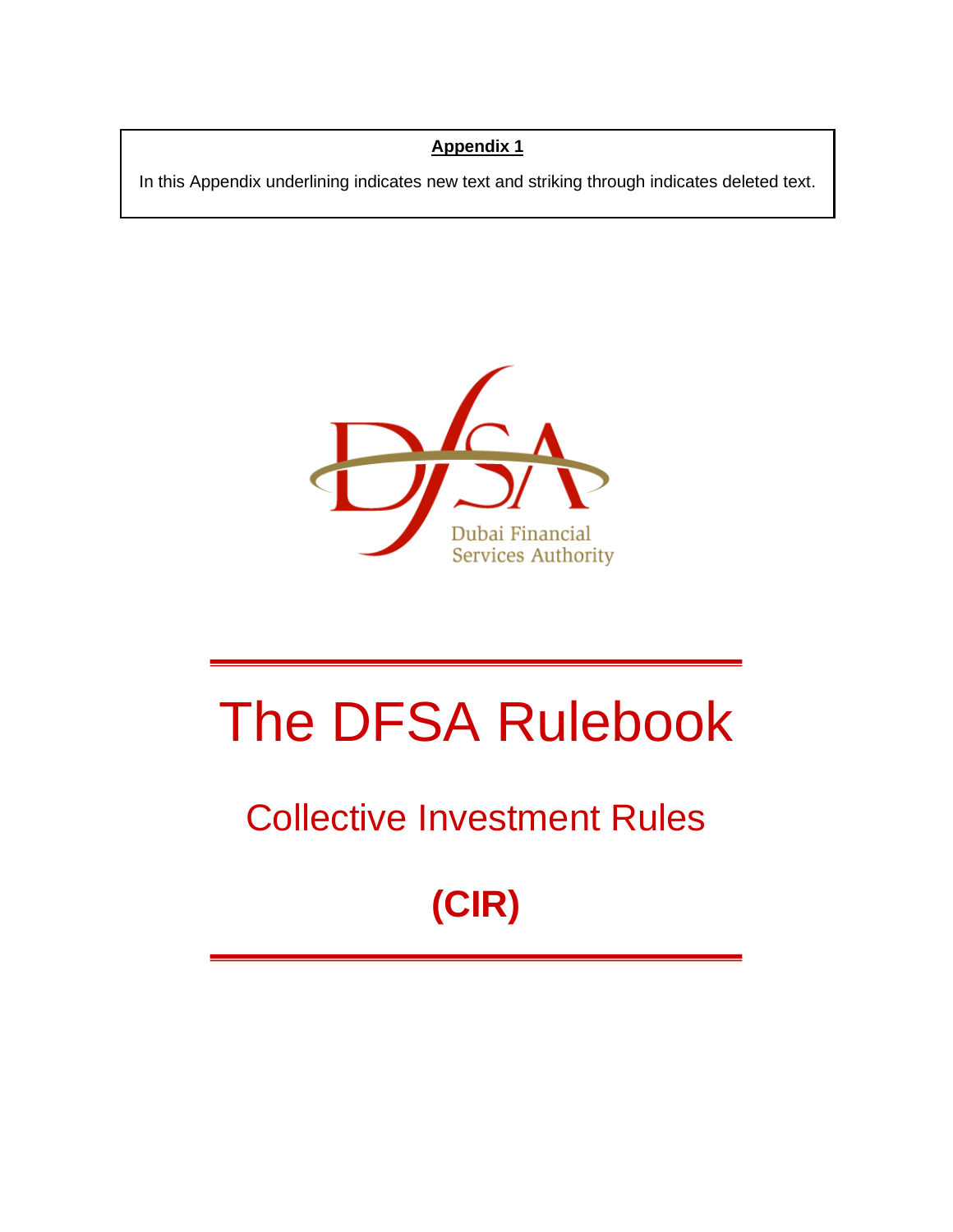

## **1.4 The different types of Domestic Funds**

#### **Guidance**

Article 13 of the Law defines Funds as either Domestic Funds or Foreign Funds. Article 15 of the Law then further divides Domestic Funds into three categories which are listed below in terms of the level of regulation (from most intensively regulated to least intensively regulated):

- (a) Public Funds;
- (b) Exempt Funds; and
- (c) Qualified Investor Funds.

This table illustrates the different Rules applicable to the three categories of Domestic Fund.

| <b>CIR</b> chapters                                  | <b>Public Fund</b> | <b>Exempt Fund</b> | QIF                                                         |
|------------------------------------------------------|--------------------|--------------------|-------------------------------------------------------------|
| Chapter 1: Application & Interpretation              | $\checkmark$       | $\checkmark$       | ✓                                                           |
| Chapter 2: Arrangements not constituting a CIF       | $\checkmark$       | ✓                  |                                                             |
| Chapter 3: Specialist Classes of Fund                | ✓                  | ✓                  | ✓                                                           |
| Chapter 4: Excluded Offers                           | ✓                  | ✓                  | ✓                                                           |
| Chapter 5: Fund Administrator                        | $\checkmark$       | $\checkmark$       | $\checkmark$<br>Rule 5.1.4 does not<br>apply                |
| Chapter 6: External Fund Managers and External Funds | $\checkmark$       | ✓                  | ✓                                                           |
| Chapter 6A: Using a Fund Platform                    |                    | ✓                  |                                                             |
| Chapter 7: Constitution                              |                    | ✓                  | Only Rules 7.1.1;<br>7.1.2(1)(b); 7.1.2(2) &<br>7.1.4 apply |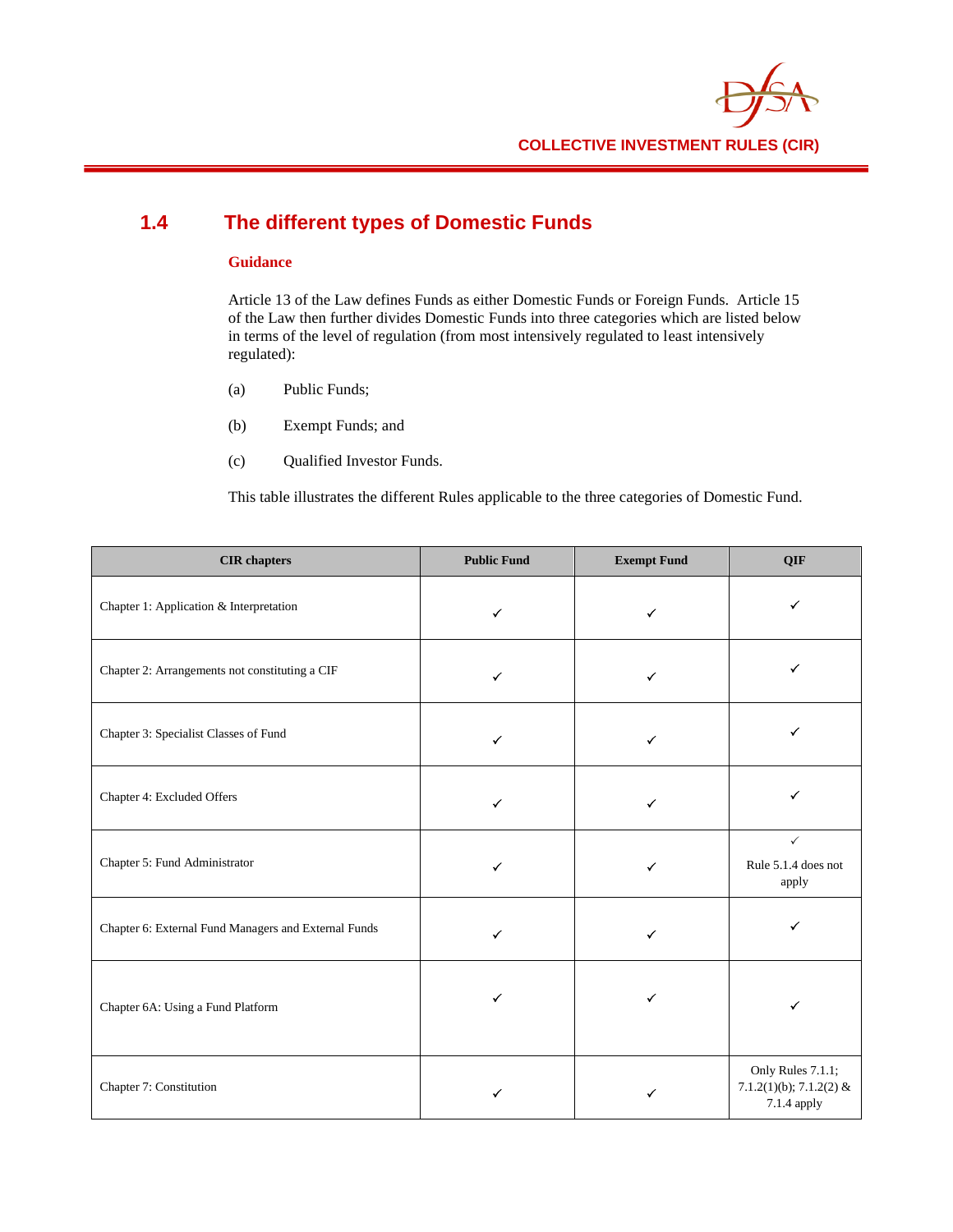

| Chapter 8: Management and Operation of a Fund                        | ✓            | ✓<br>Rule 8.2.2(2) and sSections<br>8.3 and 8.4, other than<br>Rules $8.3.1(2)$ and<br>$8.4.1(1)(a)$ , do not apply if<br>the Fund is a Venture<br>Capital Fund.<br>Rule $8.2.2(2)$ does not<br>apply if the Fund is a<br>Credit Fund. | Only Rules 8.1.1,<br>8.1A.1, 8.1A.2,<br>$8.3.1(2)$ (for a Venture<br>Capital Fund), section<br>8.3 (for a Credit<br>Fund), Rules<br>$8.4.1(1)(a)$ , $8.6A.1$ and<br>8.10.1 apply                           |
|----------------------------------------------------------------------|--------------|----------------------------------------------------------------------------------------------------------------------------------------------------------------------------------------------------------------------------------------|------------------------------------------------------------------------------------------------------------------------------------------------------------------------------------------------------------|
| Chapter 9: Accounting, Audit & Periodic Reporting of a Fund          | ✓            | A comparative table for the<br>annual report is not<br>required                                                                                                                                                                        | ✓<br>Rules on interim<br>reports do not apply<br>unless there has been a<br>material change during<br>the interim accounting<br>period.<br>A comparative table<br>for the annual report is<br>not required |
| Chapter 10: Requirements specific to Public Funds                    |              | $\mathbf X$                                                                                                                                                                                                                            | X                                                                                                                                                                                                          |
| Chapter 12: Requirements specific to Exempt Funds                    | X            | $\checkmark$                                                                                                                                                                                                                           | $\mathbf X$                                                                                                                                                                                                |
| Chapter 12A: Requirements specific to Qualified Investor<br>Funds    | $\mathbf X$  | $\mathbf X$                                                                                                                                                                                                                            | ✓                                                                                                                                                                                                          |
| Chapter 13: Additional Requirements for Specialist Funds             | ✓            | ✓                                                                                                                                                                                                                                      | Only Rules 13.1.1,<br>13.4.1, 13.5.1, 13.6.3,<br>13.7, and 13.10 and<br>13.11 apply                                                                                                                        |
| Chapter 14: Marketing of Domestic Funds and Prospectus<br>Disclosure | ✓            | ✓                                                                                                                                                                                                                                      | Only Rules 14.1.1,<br>14.2.1, 14.2.4-14.2.7,<br>14.4.6, 14.4.11,<br>14.4.12, 14.4.13,<br>14.5.1, 14.5.2 &<br>section 14.6 apply                                                                            |
| Chapter 15: Marketing of Foreign Funds                               | $\mathbf X$  | $\mathbf X$                                                                                                                                                                                                                            | X                                                                                                                                                                                                          |
| Chapter 16: Transfer Schemes relating to Domestic Funds              | $\checkmark$ | $\checkmark$                                                                                                                                                                                                                           | $\checkmark$                                                                                                                                                                                               |
| Chapter 17: Winding up of Domestic Funds                             | $\checkmark$ | ✓                                                                                                                                                                                                                                      | ✓                                                                                                                                                                                                          |
| APP 1: Delegation & Outsourcing                                      | $\checkmark$ | $\checkmark$                                                                                                                                                                                                                           | $\mathbf X$                                                                                                                                                                                                |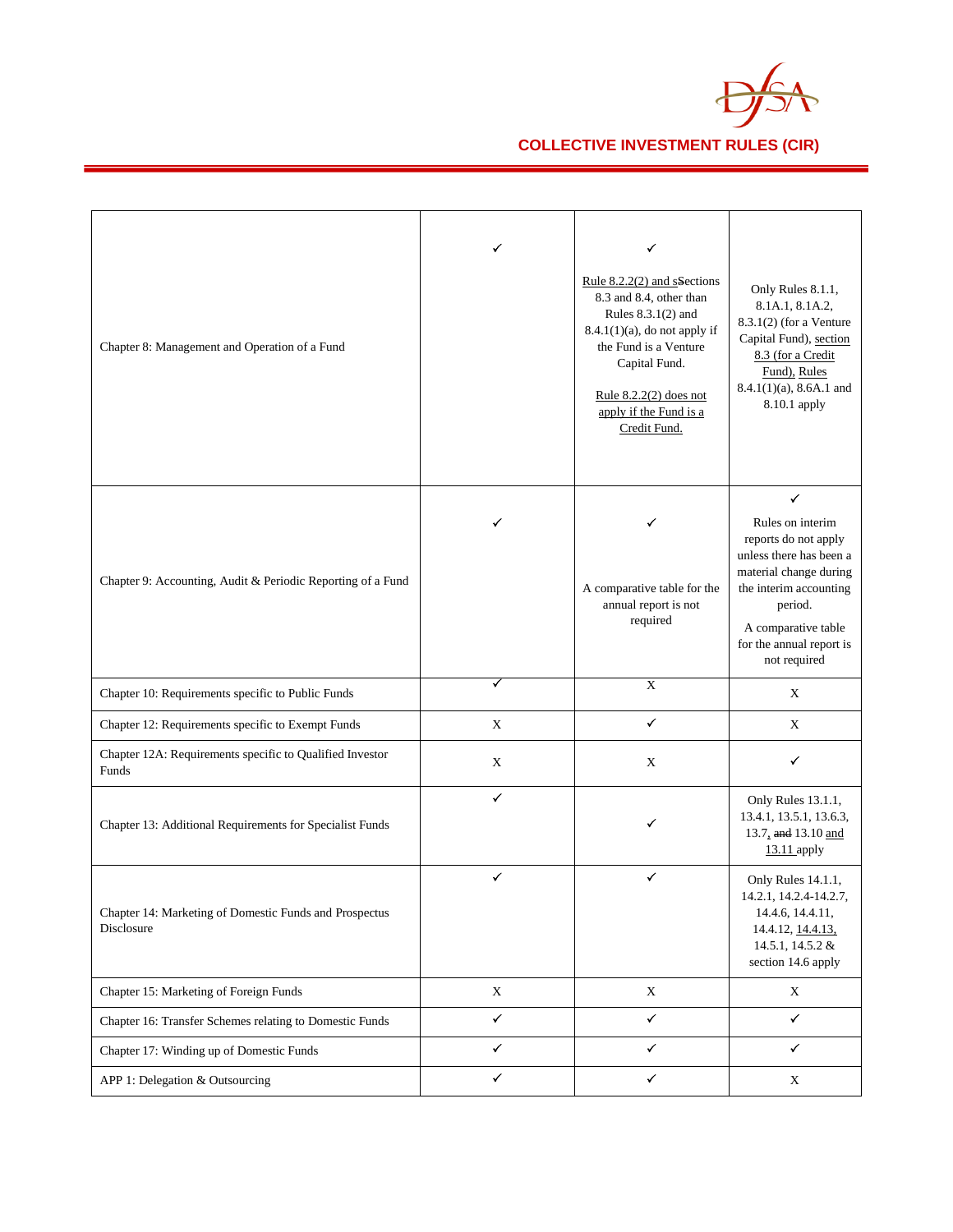

**COLLECTIVE INVESTMENT RULES (CIR)**

| APP 2: Meeting Procedures                                                  | Х | X |
|----------------------------------------------------------------------------|---|---|
| APP 3: Approvals and Notifications                                         | X | X |
| APP 4: Guidance of Asset Valuation and Pricing                             |   | X |
| APP 5: Constitution of a Domestic Fund                                     |   | Х |
| APP 6: Guidance of Fitness and Propriety for Oversight<br><b>Functions</b> | X | X |
| APP 7: Content of a Public Fund Prospectus                                 | X | X |
| APP 8: Guidance for Hedge Fund Managers                                    |   |   |
| APP 9: Use of Price Information Providers                                  | X | X |

…..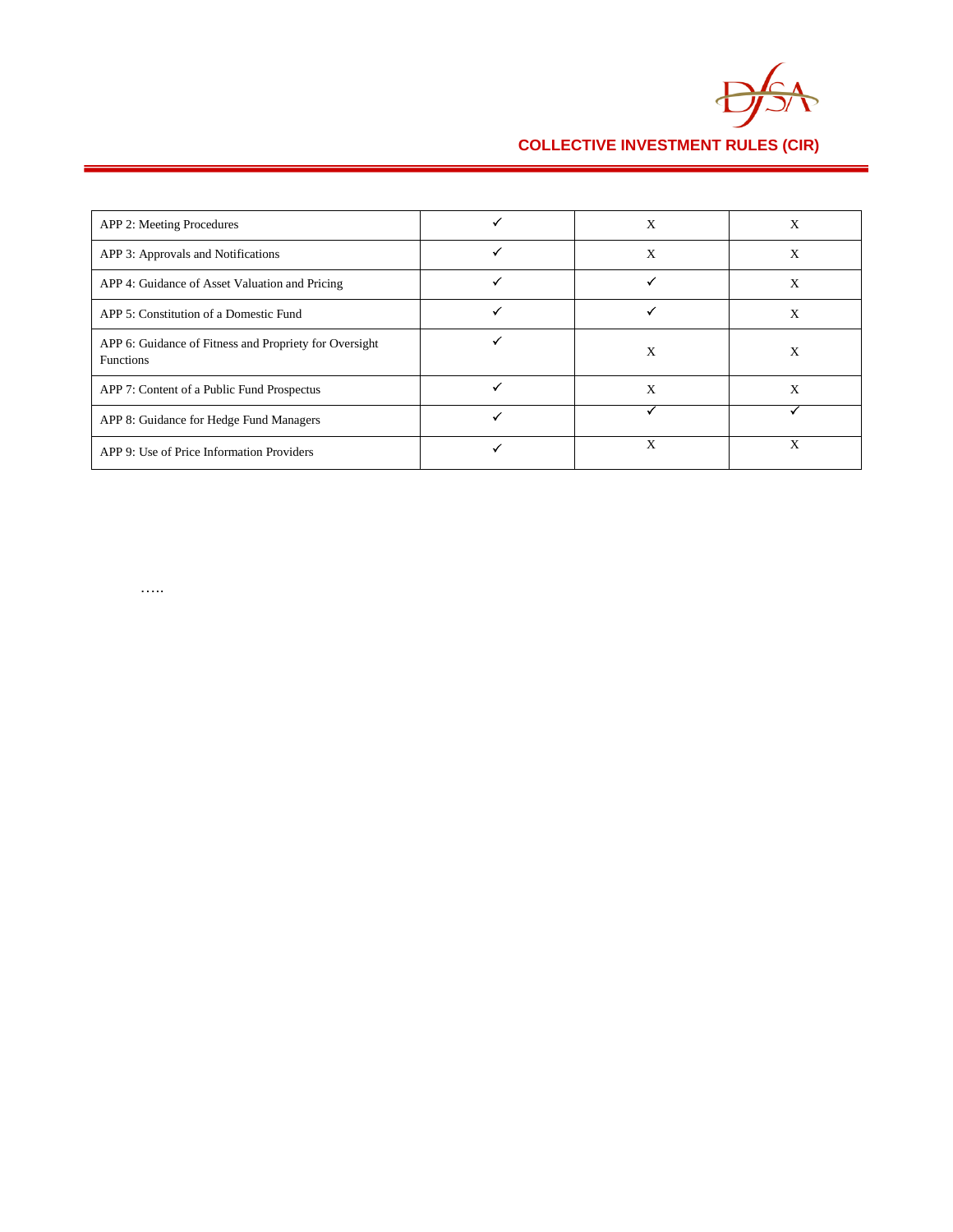

## **3 SPECIALIST CLASSES OF FUNDS**

## **3.1 Specialist Funds**

- **3.1.1** (1) Pursuant to Article 17 of the Law, a Domestic Fund that falls within one or more of the criteria specified in Rules 3.1.2 to 3.1.1314 is hereby prescribed to be a Domestic Fund of that specialist class or classes.
	- (2) Pursuant to Article 18(1)(c) of the Law, a Foreign Fund that falls within one or more of the criteria specified in Rules  $3.1.2 - 3.1.4314$  is hereby prescribed to be a Foreign Fund of that specialist class or classes for the purposes of:
		- (a) marketing of the Units of that Fund in or from the DIFC; or
		- (b) determining whether a Domestic Fund investing in such a Fund continues to meet any criteria or other requirements applicable to that Domestic Fund.

- 1. A Domestic Fund may attract more than one definition of a specialist class of Funds. For example, a Domestic Fund may be an Islamic Hedge Fund, Islamic Private Equity Fund or an Islamic REIT. However, due to the definition of Private Equity Fund, a Fund cannot be both a Private Equity Fund and a Venture Capital Fund.
- 2. Article 50(1) of the Law contains the prohibition against the Offer of Units of Foreign Funds (i.e. marketing of Units of Foreign Funds) in or from the DIFC. Article 54(1) of the Law provides the limited circumstances in which an Authorised Firm may market Units of a Foreign Fund. An Authorised Firm may, under Article 54(1)(a), (b) or (c) of the Law, offer Units of a Foreign Fund if the conditions of the relevant paragraph are met. For example, under Article 54(1)(c), the offer is required to be by private placement to Professional Clients who invest at least US\$ 50,000. Such marketing activities are also subject to additional requirements that are prescribed in this module – see chapter 15. An Authorised Firm marketing Units of a Foreign Fund should take reasonable steps to ensure that the Fund meets the applicable requirements including the relevant criteria for being a specialist class of Fund.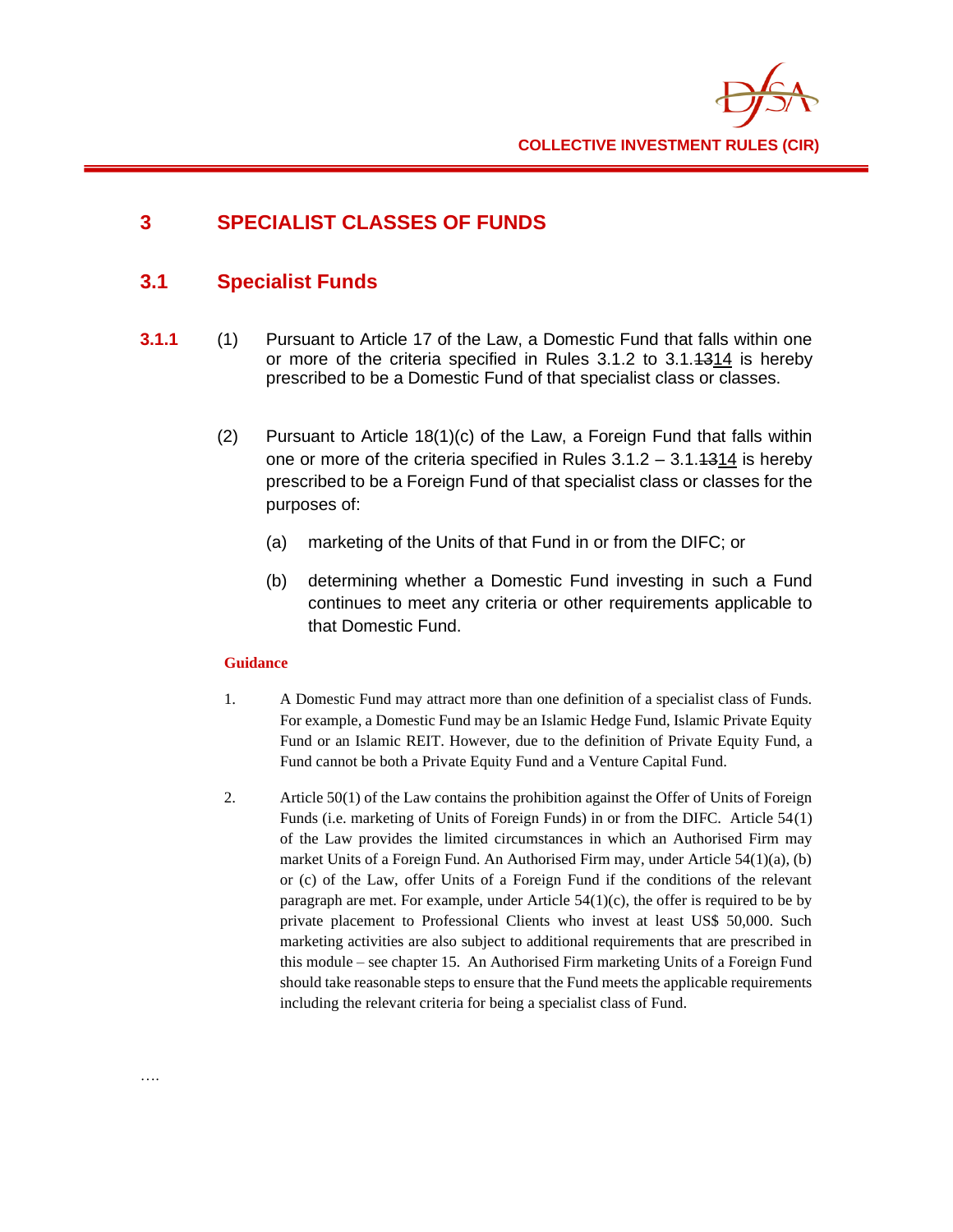

#### **Venture Capital Fund**

- **3.1.13** A Fund is a Venture Capital Fund if it is an Exempt Fund or a Qualified Investor Fund and its investment objective is to invest:
	- (a) at least 90% of its committed capital in unlisted business ventures that have been incorporated for no more than ten years at the time of the Fund's initial investment in each business; and
	- (b) by means of Shares, convertible debt or other instruments carrying equity participation rights or reward that are directly issued by the unlisted business ventures.

- 1. A Venture Capital Fund is expected to finance small to medium sized businesses which are in the early stages of business development and growth. Some business ventures would be using innovative technologies or new ways of doing business. However, where an established large-scale business spins off subsidiaries to expand existing businesses and operations, this would not be considered to be a start-up or small to medium sized business in which a Venture Capital Fund should invest.
- 2. The term "committed capital" refers to the total amount that Unitholders have agreed to contribute to the Venture Capital Fund.
- 3. A business venture is "unlisted" if it does not have securities admitted to an official list of securities of an exchange, or admitted to trading on a MTF or an OTF.
- 4. The type of investments referred to in Rule 3.1.13(b) include Warrants which confer rights to acquire unissued Shares or Units in an unlisted business venture. However, Warrants over unissued Debentures do not confer equity participation rights and are not included. Structured Products can also be used if the contractual rights confer on the Venture Capital Fund the right to participate in profits and assets of the business venture, in which the Fund invests.
- 5. A Venture Capital Fund may also invest in a business venture using tokens that give the Fund rights attaching or analogous to holding Shares or Units, i.e. equity participation rights in the profits and assets of the venture, with or without governance rights. However, a right to receive utility tokens or payment tokens issued by a business venture, for example, operating in the distributed ledger or similar technology sector, which does not provide such rights, will not be an equity participation right referred to in Rule 3.1.13(b). The DFSA may consider, on a case-by-case basis, any new arrangements relating to tokens as a means of investing in a venture operating in distributed ledger or similar technology sector, to assess whether those tokens meet the criteria in Rule 3.1.13(b).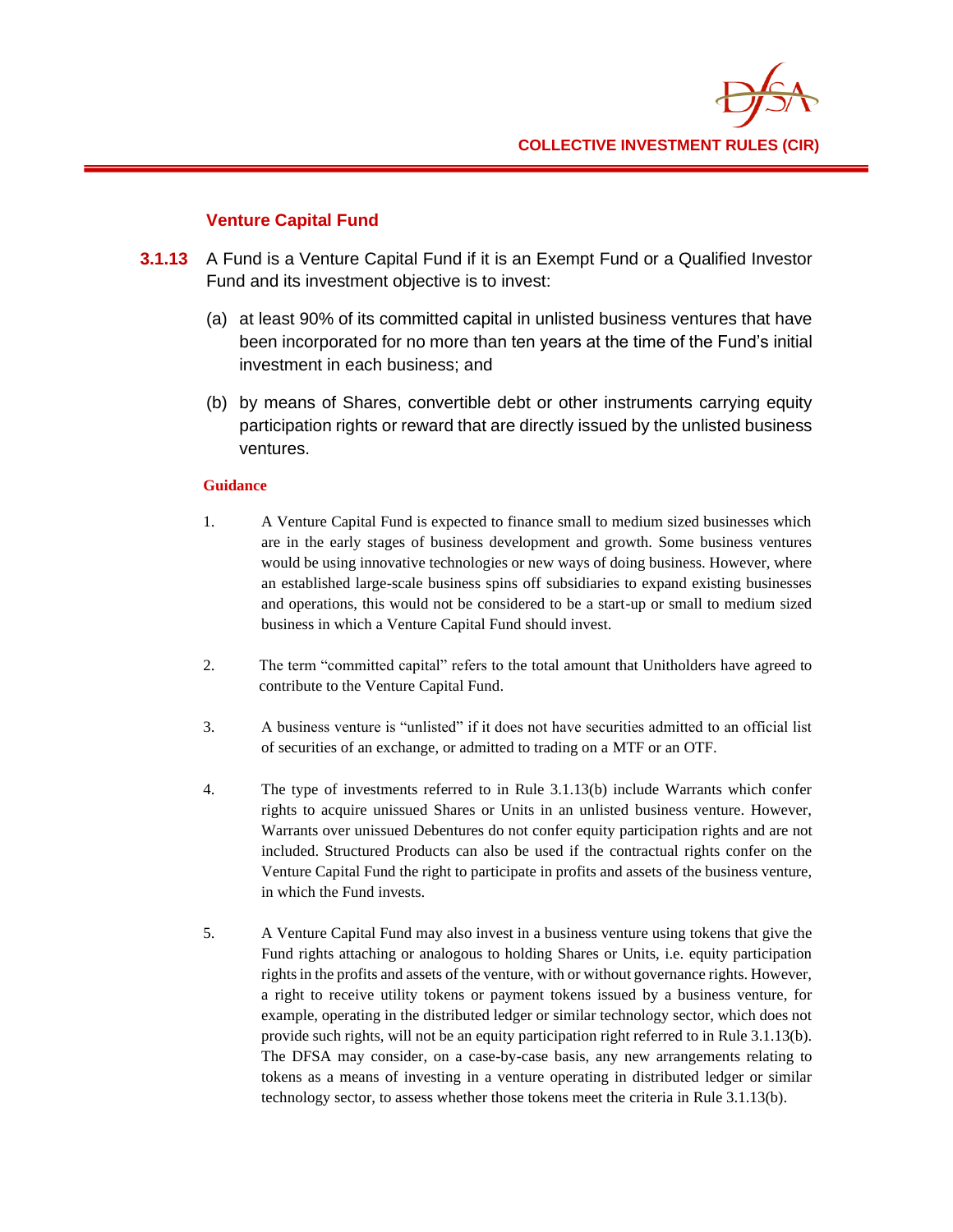

## **Credit Fund**

……

- **3.1.14** (1) A Fund is a Credit Fund if it is an Exempt Fund or a Qualified Investor Fund and its investment objective is to use at least 90% of its Fund Property for Providing Credit, including by the acquisition of loans.
	- (2) In this Rule, "acquire" a loan means to purchase, take transfer of, take credit risk or part of credit risk attaching to, or take other exposures to, the loan.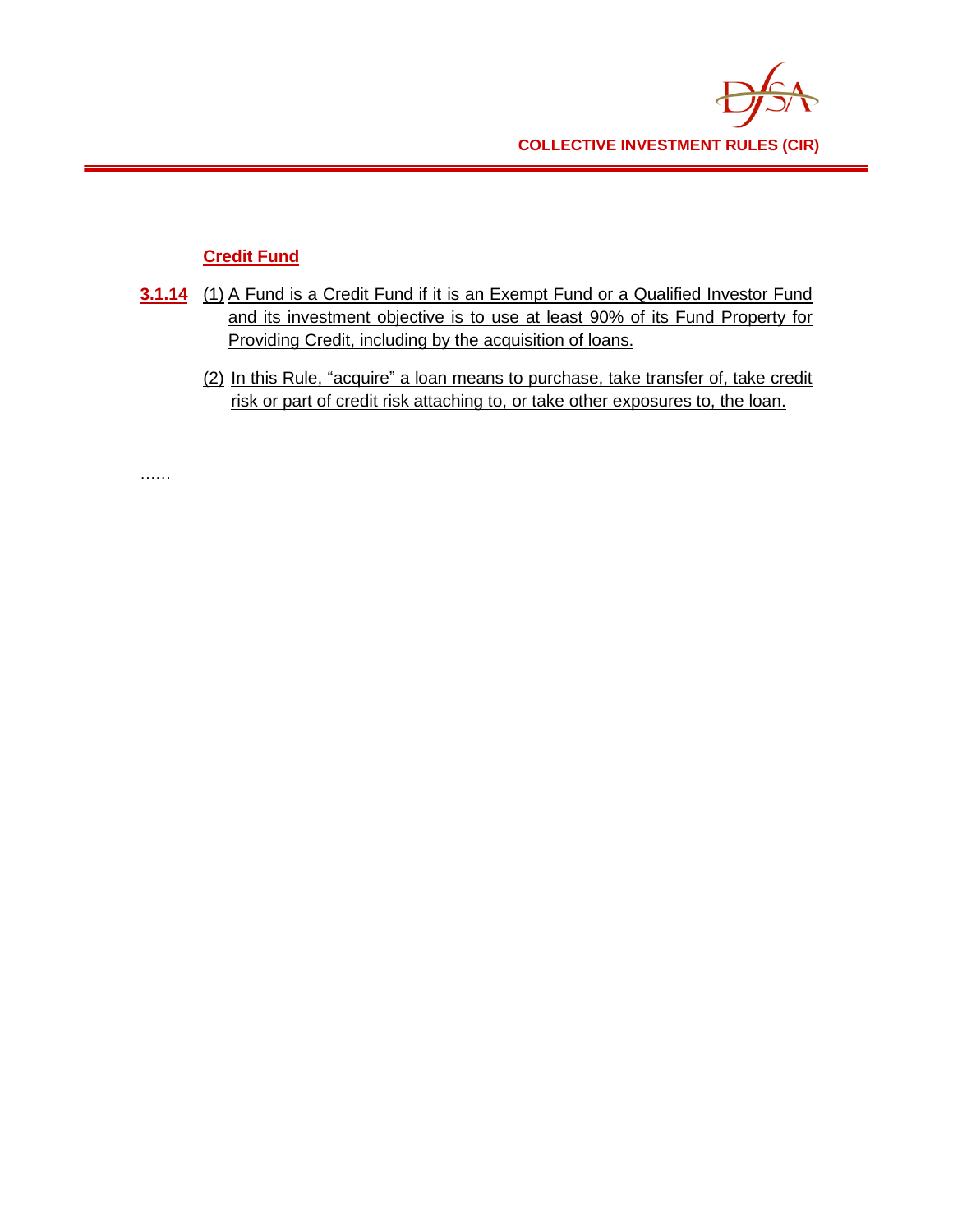

#### **6 EXTERNAL FUND MANAGERS AND EXTERNAL FUNDS**

#### **Guidance**

This chapter sets out the detailed requirements that apply to External Fund Managers and External Funds. Article 20(5) of the Law contains the criteria to be classified as an External Fund Manager and Article 14(1) of the Law contains the criteria for an External Fund.

## **6.1 Requirements for External Fund Managers**

#### **Application**

**6.1.1** This section applies to an External Fund Manager.

#### **Subjecting to the DIFC jurisdiction**

- **6.1.2** An External Fund Manager must:
	- (a) be subject to regulation by a Financial Services Regulator in a Recognised Jurisdiction or a jurisdiction otherwise acceptable to the DFSA with respect to its activity of managing Fund; and
	- (b) subject itself to the DIFC laws and the jurisdiction of the DIFC Courts so far as they apply to its activities relating to the Domestic Fund, and, for that purpose, sign the appropriate declaration contained in AFN.

#### **Appointment of Fund Administrator/Trustee**

- **6.1.3** (1) An External Fund Manager must:
	- (a) appoint to the Fund a Fund Administrator or a Trustee licensed by the DFSA (hereafter referred to as the "Appointed Fund Administrator" or "Appointed Trustee") before any Units in that Fund are Offered to any Person;
	- (b) nominate, and require, the Appointed Fund Administrator or Appointed Trustee, as the case may be, to be its agent in relation to its dealings with the DFSA and Unitholders and prospective Unitholders of the Fund; and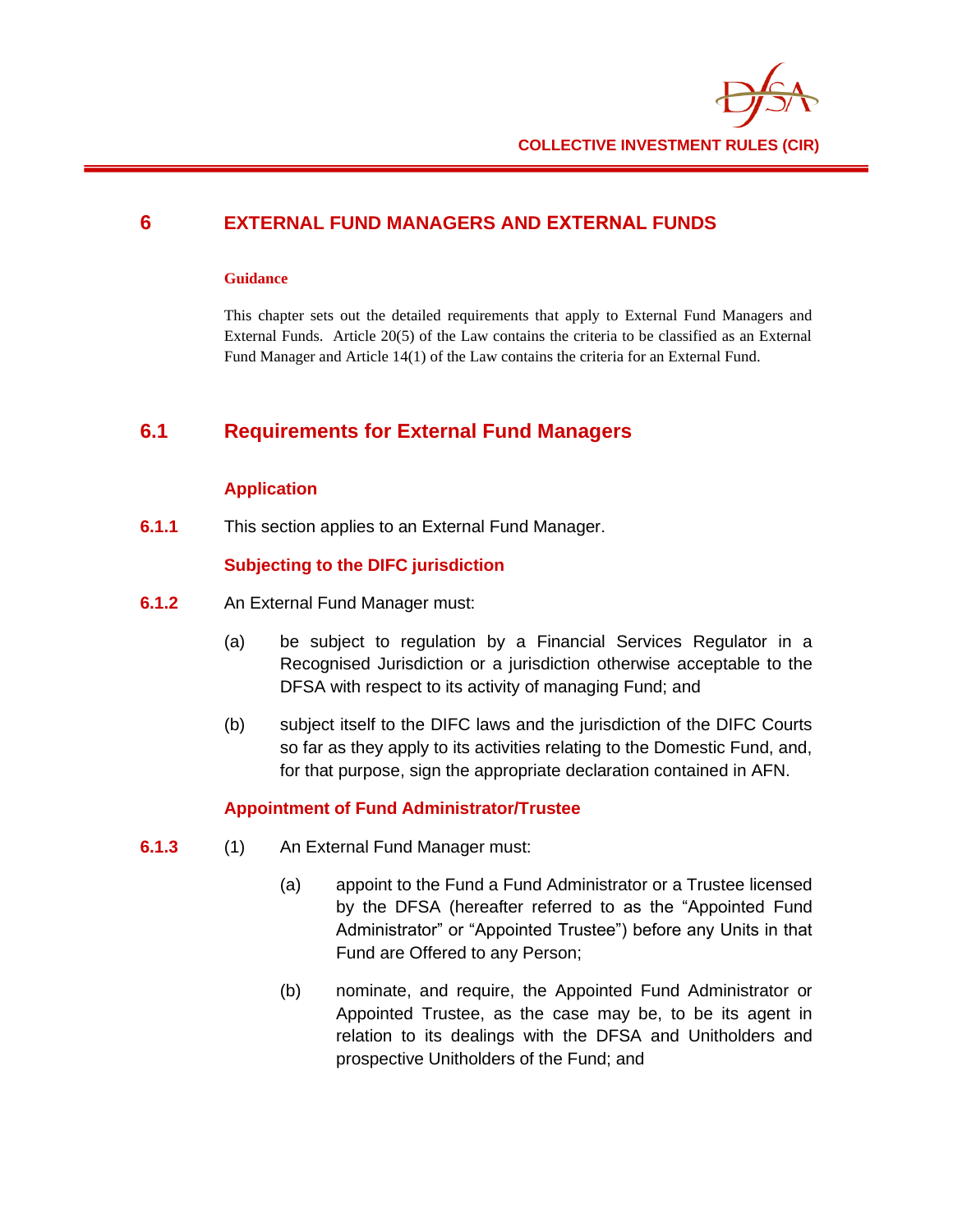

- (c) require the Appointed Fund Administrator or Appointed Trustee to, and for this purpose grant to that Person such powers as are necessary to, facilitate:
	- (i) if it is an Open-ended Fund, the issue, resale and redemption of the Units of the Fund and the publication of the price at which such issue, resale or redemption will occur as provided under the Law and the Rules;
	- (ii) the sending to Unitholders of the Fund all the reports required under the Law and the Rules;
	- (iii) access to the Constitution and most recent Prospectus of the Fund to Unitholders and prospective Unitholders;
	- (iv) access to the Unitholder register; and
	- (v) access to the books and records relating to the Fund as required by the DFSA and any person providing the oversight functions of the Fund,

in or from a place of business in the DIFC.

- (2) If the Fund is structured as an Investment Trust, the Fund Manager may appoint the Trustee as its Appointed Trustee for the purposes of (1).
- (3) An External Fund Manager must continue to meet the criteria in Article 20(5) of the Law.

#### **Guidance**

In addition to the requirements in this chapter which apply to the Appointed Fund Administrator or Appointed Trustee, Persons who are appointed to Funds as Fund Administrators or Trustees have other obligations (see for example chapter 5.1).

#### **Use of a Fund Platform not permitted**

**6.1.4** An External Fund Manager must not use a Fund Platform.

#### **External management of Credit Fund not permitted**

**6.1.5** An External Fund Manager must not manage a Domestic Fund that is a Credit Fund.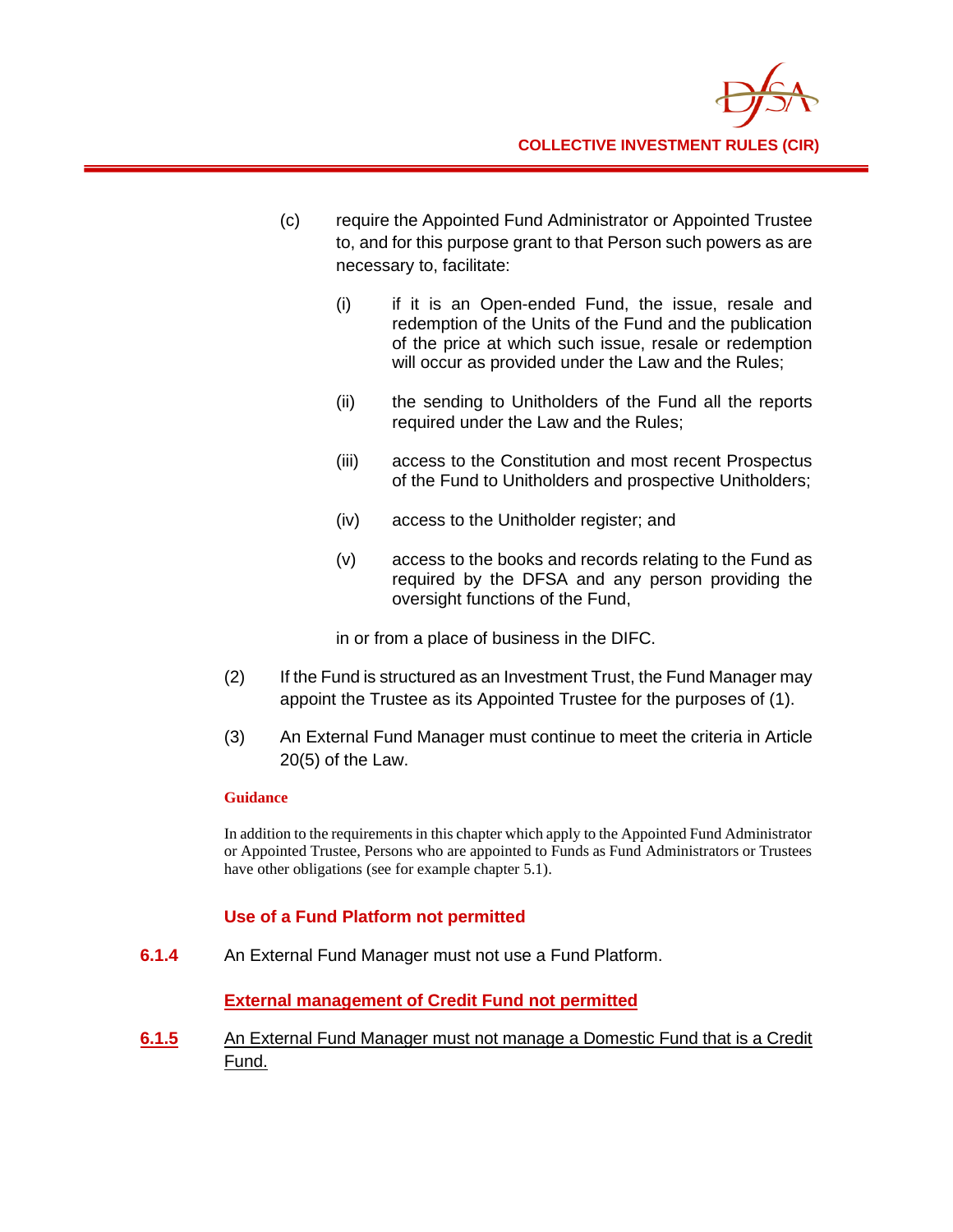

## **6.2 Requirements for External Funds**

#### **Guidance**

Article 14(1) of the Law provides that a Fund is an External Fund if that Fund:

- a. is established in a jurisdiction other than the DIFC; and
- b. is managed by a Fund Manager which is an Authorised Firm.

#### **Application**

- **6.2.1** This section applies to the Fund Manager of an External Fund.
- **6.2.2** The Fund Manager of an External Fund must:
	- (a) have systems and controls which are adequate to ensure compliance with the requirements that apply to the External Fund in the jurisdiction in which it is established or domiciled; and
	- (b) inform the DFSA of the jurisdiction in which the Fund is or is to be established or domiciled and the nature of regulatory requirements applicable to the Fund in the host jurisdiction.

- 1. A Fund Manager of an External Fund is generally not subject to the requirements that otherwise apply to other Domestic Funds (see Article 14(2) of the Law). However, some limited requirements apply to External Funds. See for example the disclosure required under Rules  $14.2.4 - 14.2.7$ . Should such a requirement conflict with any requirements that apply to an External Fund in the jurisdiction in which the Fund is domiciled, the Fund Manager may apply to the DFSA for appropriate waivers or modifications of the DFSA requirements.
- 2. The DFSA may, upon receipt of the information referred to in Rule 6.2.2(b), assess the desirability of establishing an External Fund in the particular jurisdiction chosen by the Fund Manager. Relevant considerations include:
	- a. the Fund Manager's need to establish the Fund in the particular jurisdiction for reasons such as the physical location of the Fund assets or investor preference;
	- b. any regulatory risks arising from establishing the External Fund in the relevant jurisdiction, particularly if the Fund is to be open to retail investors; and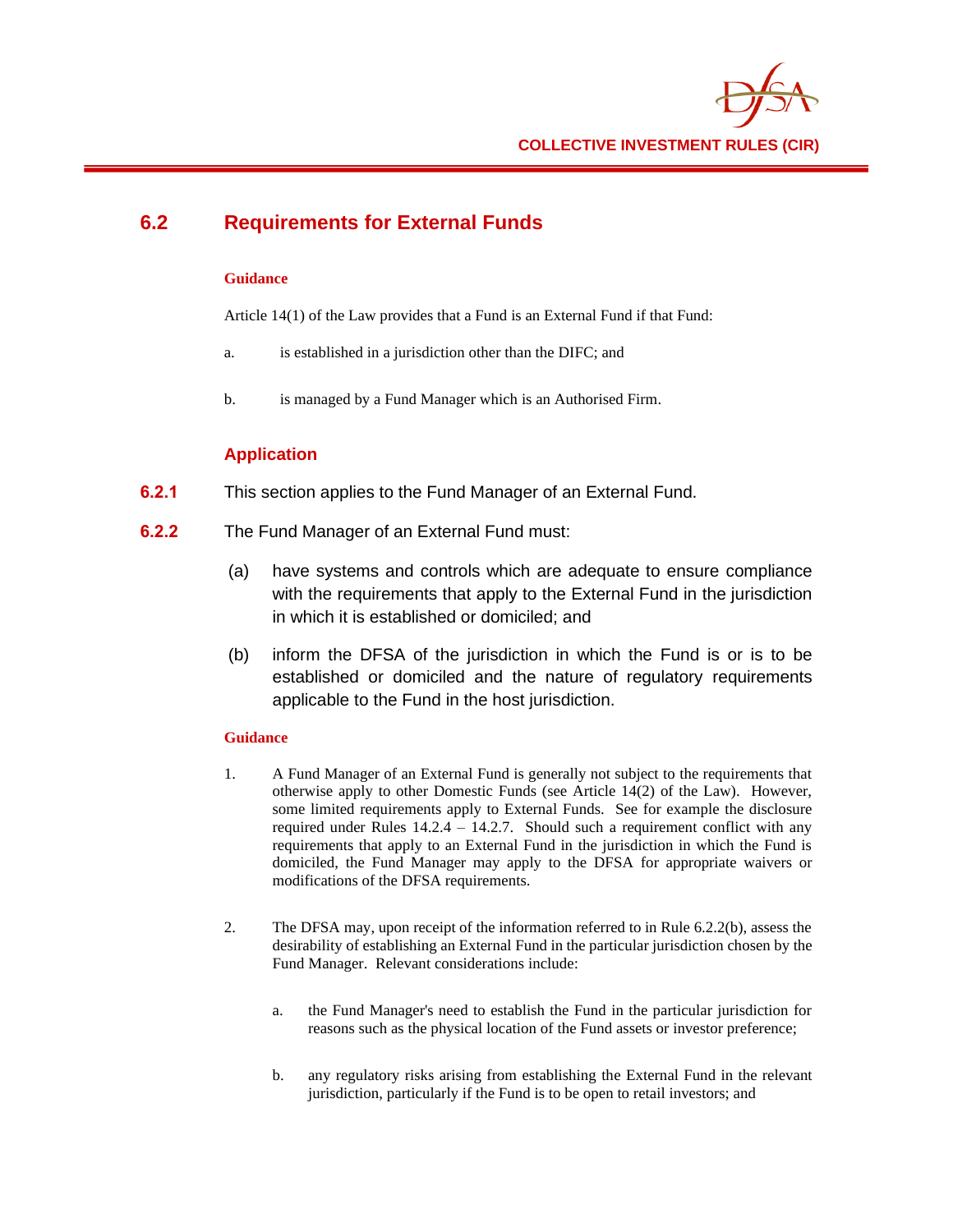

c. whether the relevant jurisdiction complies with the FATF or other relevant international standards or requirements.

**Management of external Credit Fund not permitted**

**6.2.3** A Fund Manager must not manage an External Fund that is a Credit Fund.

…..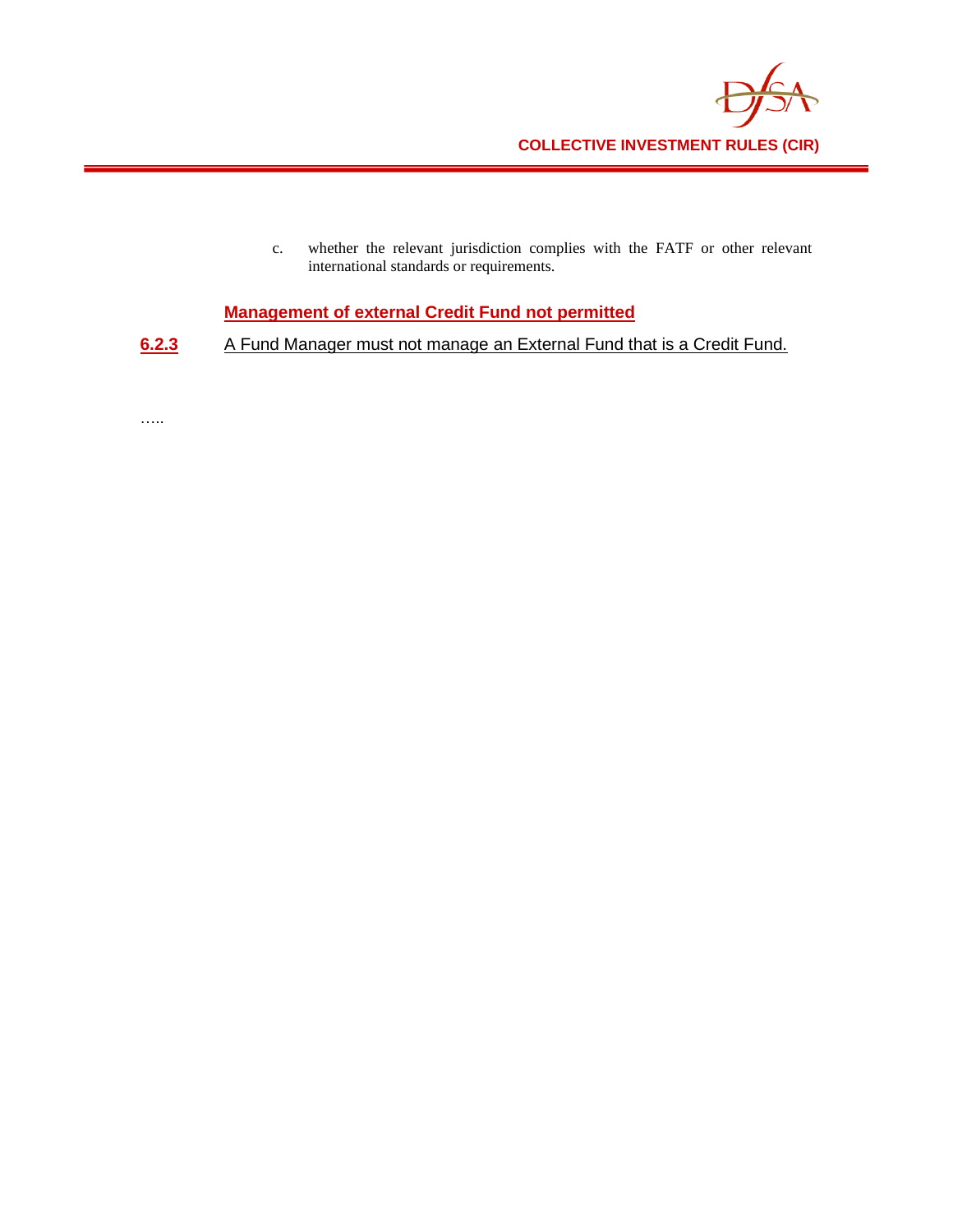

## **8 MANAGEMENT AND OPERATION OF A FUND**

#### **Guidance**

While most of the provisions in this chapter are of general application to all Domestic Funds, in a few instances, some provisions which are specific to a certain type of Domestic Fund, for example a Public Fund, are retained in this Part. The DFSA has, instead of removing such provisions to Part 5 which contains provisions applicable to specific types of Domestic Funds, retained them in this Part because those requirements are integral to the main provisions applying to all Domestic Funds and therefore need to be read together.

#### **8.1 General management duties**

#### **Application**

- **8.1.1** (1) This chapter applies to a Fund Manager, and if appointed the Trustee, of a Domestic Fund, except as provided in (3) and (4) or where otherwise provided in this chapter.
	- (2) This chapter also applies, where expressly provided, to a Fund Administrator or Eligible Custodian of a Domestic Fund.
	- $(3)$  Only this Rule and Rules 8.1A.1, 8.1A.2, 8.3.1(2) in the case of a Venture Capital Fund, 8.4.1(1)(a), 8.6A.1 and 8.10.1 in this chapter apply to, or in relation to, a Qualified Investor Fund. Only the following requirements in this chapter apply in relation to a Qualified Investor Fund:
		- (a) Rule 8.1A.1;
		- (b) Rule 8.1A.2;
		- (c) Rule 8.3.1(2), in the case of a Venture Capital Fund;
		- (d) section 8.3, in the case of a Credit Fund;
		- (e) Rule 8.4.1(1)(a);
		- (f) Rule 8.6A.1, in the case of an Open-ended Fund; and
		- (g) Rule 8.10.1.
	- $(4)$  Sections 8.3 and 8.4, other than Rules 8.3.1(2) and 8.4.1(1)(a), of this chapter do not apply to a Fund Manager of a Venture Capital Fund that is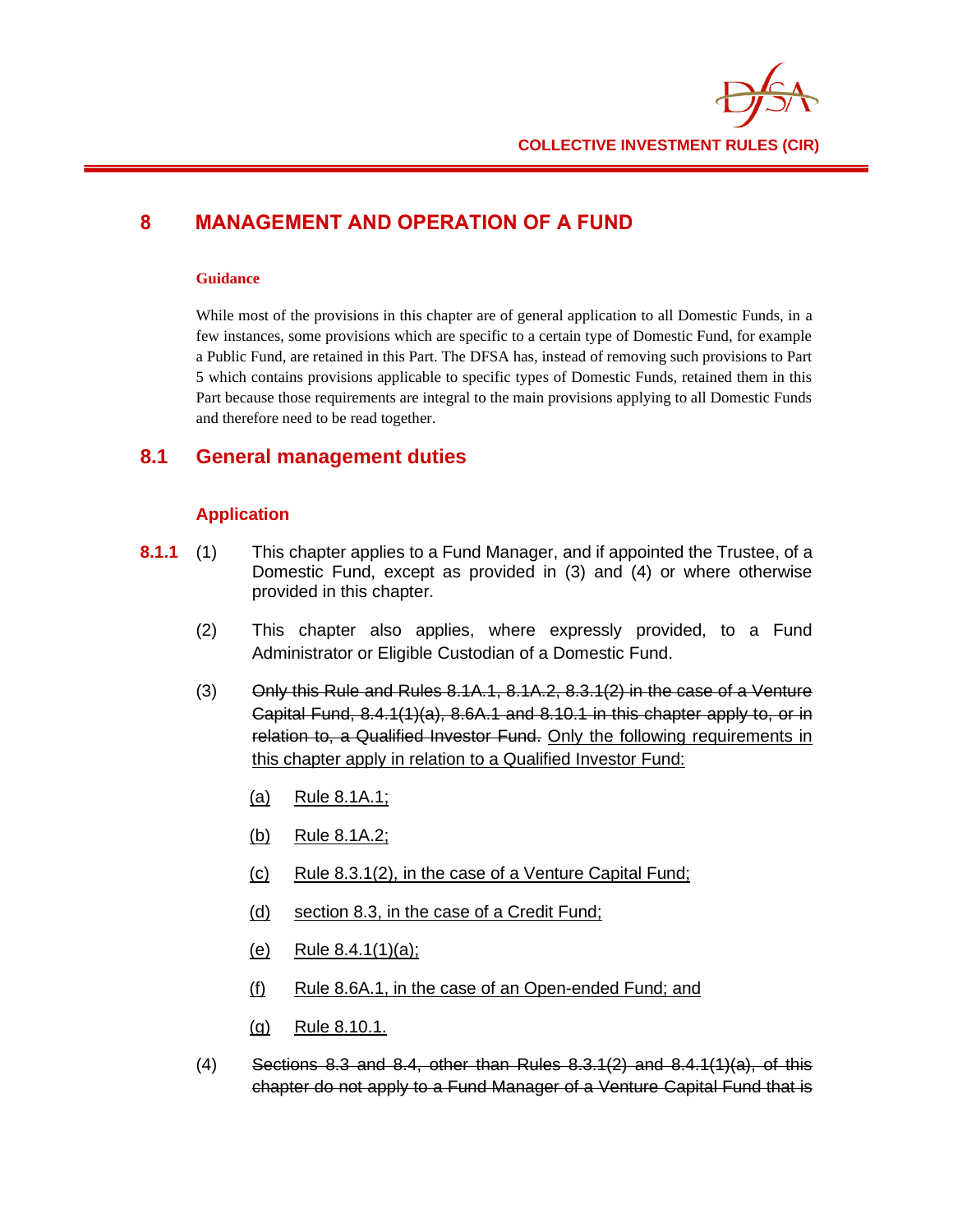an Exempt Fund. The following requirements in this chapter do not apply in relation to an Exempt Fund:

- (a) in the case of a Venture Capital Fund, Rule 8.2.2(2), section 8.3 (except for Rule 8.3.1(2)) and section 8.4 (except for Rule 8.4.1(1)(a));
- (b) in the case of a Credit Fund, Rule 8.2.2(2).

- 1. Article 22 of the Law requires the Fund Manager of a Domestic Fund to manage the Fund in accordance with the Fund's Constitution and its most recent Prospectus and to perform the functions conferred on it by the Constitution and the Law. In doing so, the Fund Manager is required under that Article to comply with any conditions or restrictions on its Licence as well as any limitations or requirements imposed by or under the Law or Rules.
- 2. Article 38 of the Law requires the Fund Manager to establish and maintain systems and controls including but not limited to financial and risk controls to ensure sound management of the Fund in accordance with the Fund's Constitution and its most recent Prospectus, taking due account of the nature, scale and complexity of the Fund's investments and operations. There is an additional obligation on Fund Managers of all Open-ended Domestic Funds to have adequate systems and controls to address liquidity risks in such Fund – see Rule 8.6A.1.
- 3. The requirements in this chapter apply to External Fund Managers in the same manner as they apply to Fund Managers of Domestic Funds, unless otherwise provided. External Fund Managers and External Funds attract additional requirements, which are set out in chapter 6.
- 4. This chapter sets out more detailed obligations of the Fund Manager, and where appointed the Trustee, of a Domestic Fund with regard to:
	- a. Duties relating to Fund Property;
	- b. Conflicts of interests;
	- c. Valuation of Fund;
	- d. Determination of single price;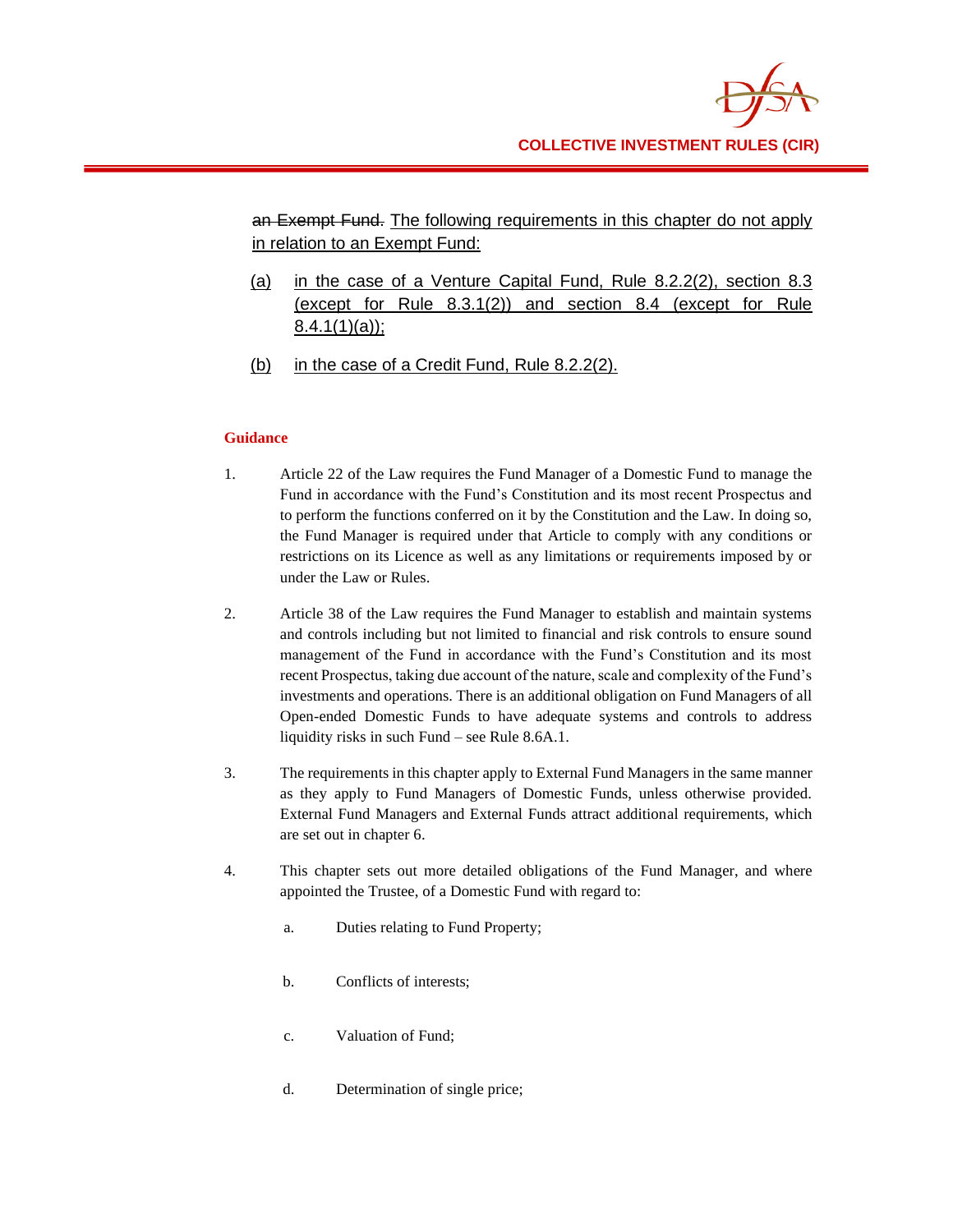- e. Issue and redemption of Units;
- f. Unitholder register;
- g. Meetings of Governing Body and Unitholders;
- h. Approvals and notifications;
- i. Maintenance of records;
- j. Capital;
- k. Delegations and outsourcing; and
- l. Charges and expenses.
- 5. When a Fund Manager manages Funds that are Incorporated Cells of an ICC, the Fund Manager is subject to the additional duties under chapter 6A (as well as the duties in this chapter). The Fund Manager will need to ensure that it meets all of its obligations relating to each Fund on the Fund Platform, even if some activities or functions of the Fund Manager are carried out by the Fund Platform.

…..

*[This section is not being amended but is included for reference]*

#### **8.2 Duties in relation to Fund Property**

#### **Fund Manager**

- **8.2.1** (1) A Fund Manager must make decisions as to the constituents of the Fund Property that are in accordance with the Constitution of the Fund and investment objectives and policy stated in the Prospectus.
	- (2) A Fund Manager must take all steps and execute all documents to ensure that transactions relating to the Fund Property are properly entered into for the account of the relevant Fund or Sub-Fund.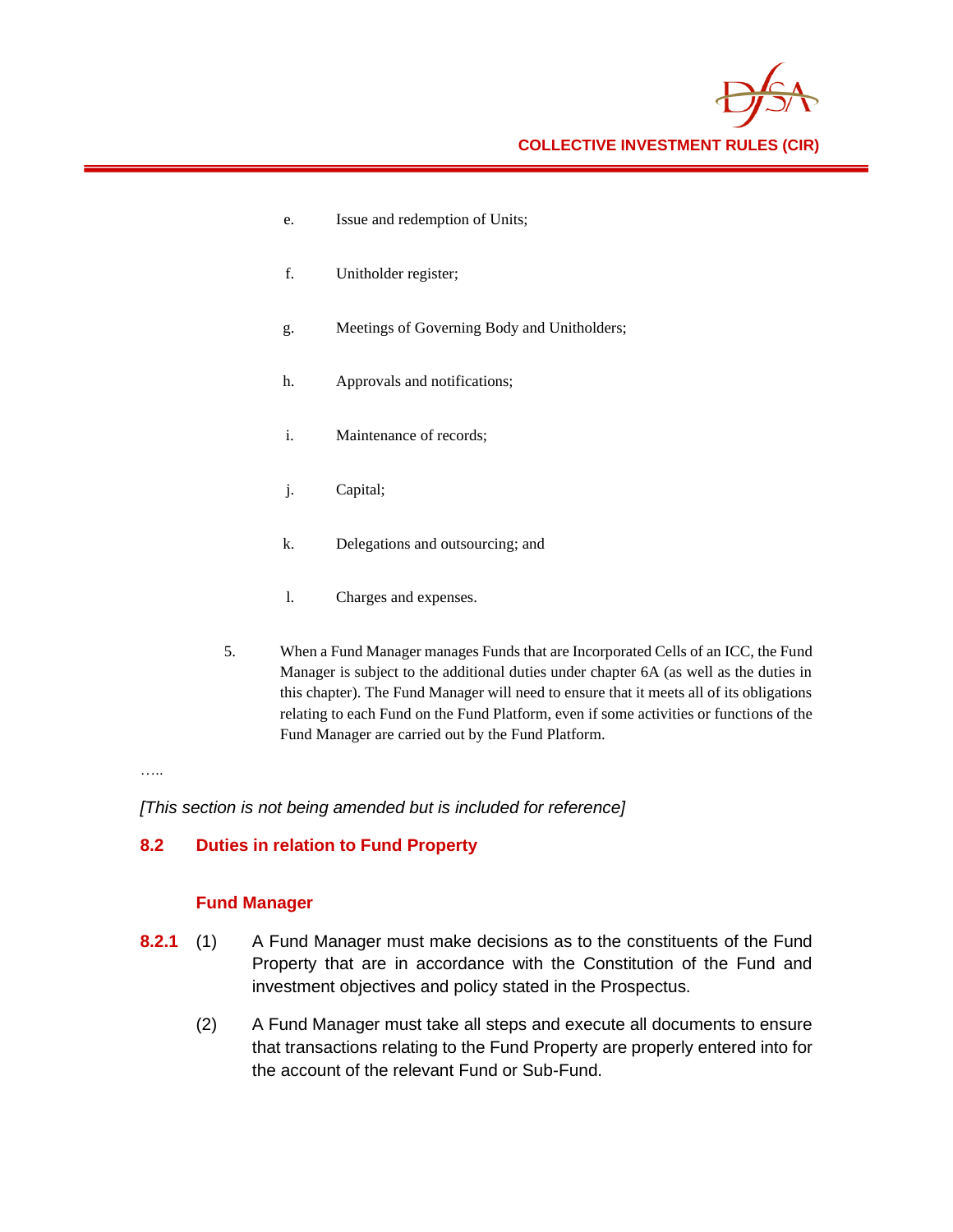

- (3) A Fund Manager of an Investment Trust must ensure that instructions it gives to the Trustee in relation to the Fund Property are in accordance with the agreement creating the Investment Trust, the Fund's Constitution, and the Prospectus.
- **8.2.2** (1) In the case of an Investment Company or an Investment Partnership, the Fund Manager is responsible to the Unitholders for the safekeeping of the Fund Property.
	- (2) Without removing the generality of the obligation under (1) and subject to (3), a Fund Manager must, in the case of a Fund which is an Investment Company or Investment Partnership:
		- (a) delegate the activity of Providing Custody in relation to the Fund Property to a Service Provider who is an Eligible Custodian; and
		- (b) comply with the delegation procedures set out in section 8.12 in relation to such a delegation.
	- (3) The requirement in (2) does not apply to:
		- (a) a Property Fund in respect of Real Property:
			- (i) that is held by the Fund Manager or by an Incorporated Cell Company in accordance with Rule 13.4.2 or 13.4.2A; or
			- (ii) for which the Fund Manager has made adequate alternative arrangements in accordance with Rule 13.4.2B;
		- (b) a Private Equity Fund where the Fund Manager has made adequate alternative arrangements that are in accordance with Rule 13.3.1; or
		- (c) an Exempt Fund where the Fund Property:
			- (i) comprises of an interest in the operation of a Real Property asset (such as an investment in an infrastructure project); and
			- (ii) the Fund Manager makes alternative arrangements to ensure that the Fund Property is clearly distinguishable as belonging to the Fund, and is segregated from the assets of the Fund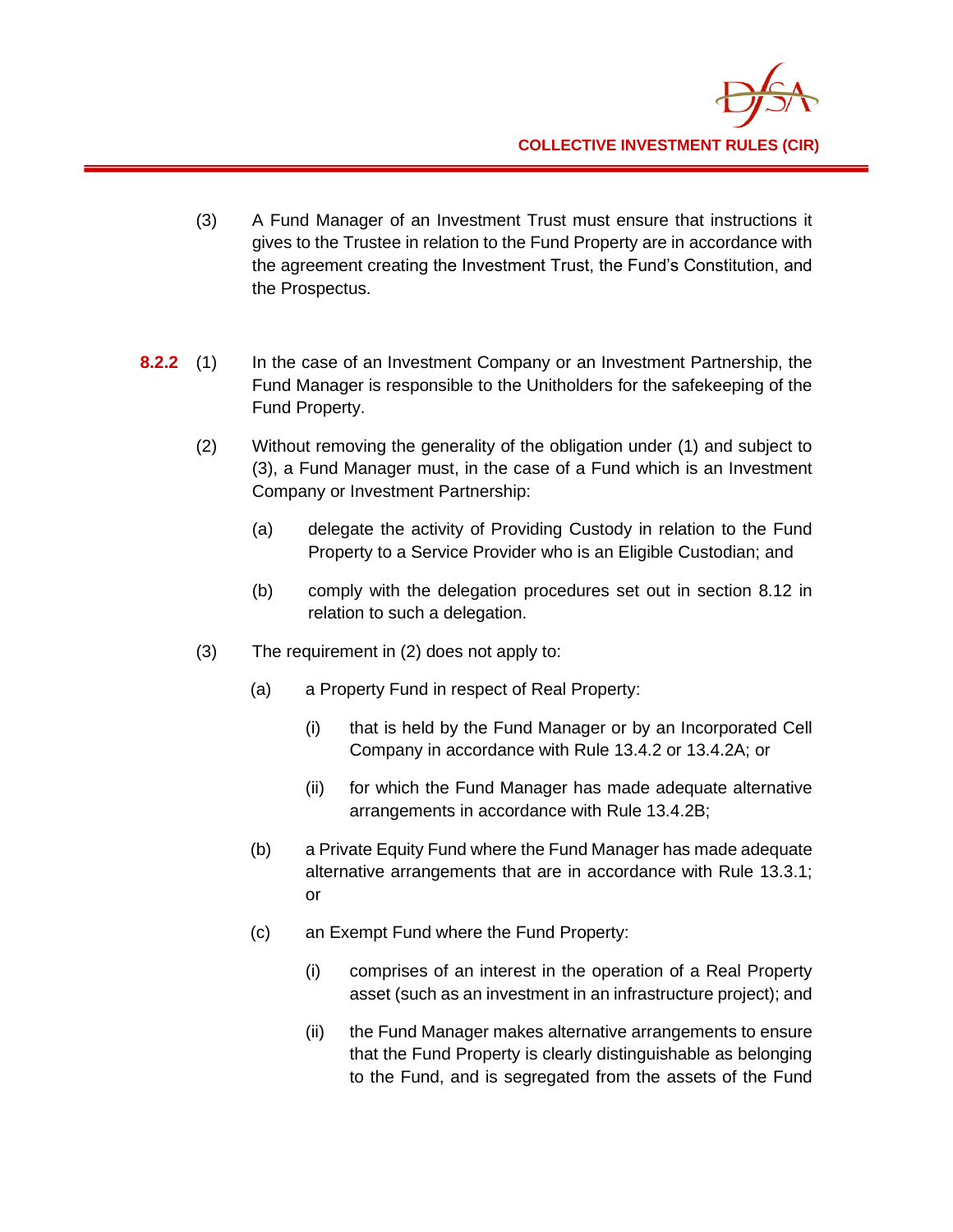

Manager and from the assets of any other Fund which the Fund Manager manages.

 $\dots$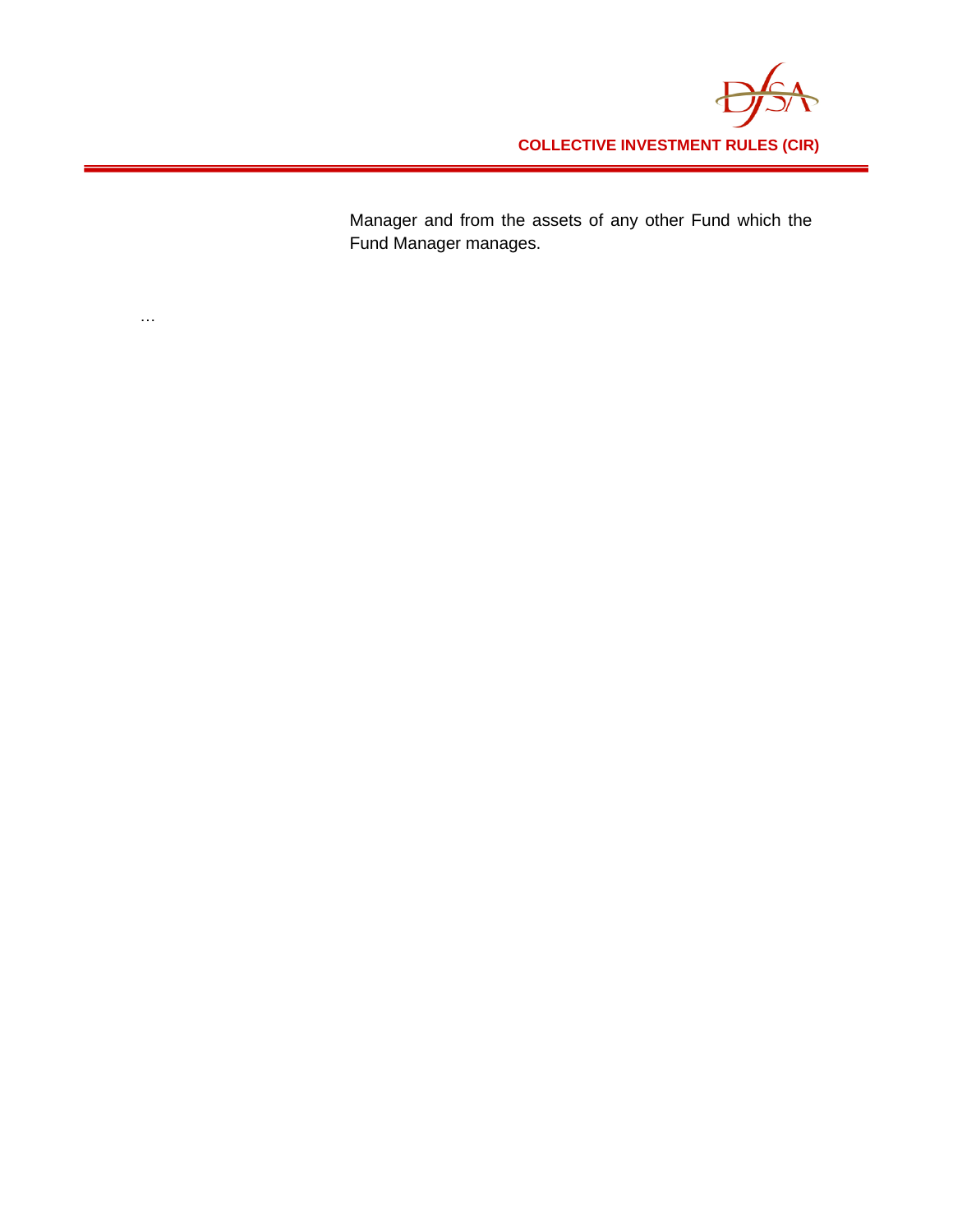## **12A REQUIREMENTS SPECIFIC TO QUALIFIED INVESTOR FUNDS**

…..

## **12A.3 Custody of Fund Property**

- **12A.3.1** (1) For the purposes of Article 27(1)(e) of the Law, the Fund Manager of a Qualified Investor Fund that is not an Investment Trust must ensure that the legal title to Fund Property is registered with an Eligible Custodian.
	- (2) The requirement in Article  $27(1)(e)$  of the Law does not apply to the Fund Manager of a Qualified Investor Fund if it is:
		- (a) a Property Fund;
		- (b) a Private Equity Fund;
		- (c) a Venture Capital Fund; or
		- (d) a Credit Fund; or
		- (de) a Fund in so far as it is investing in an interest in the operation of a Real Property asset (such as investment in an infrastructure project).
	- (3) If the Fund Manager of a Qualified Investor Fund referred to in (2) itself holds Fund Property of any kind or if it uses a Fund Platform and the Incorporated Cell Company holds Fund Property of any kind, it must have in place effective arrangements which ensure that the Fund Property is not available to creditors in the event of the insolvency of the Fund Manager or the Incorporated Cell Company (as the case may be).

#### **Guidance**

1. Article 27(1)(e) of the Law requires a Domestic Fund that is not an Investment Trust to have legal title to the Fund Property registered with an eligible person (unless the Rules provide otherwise). Rule 12A.3.1(1) specifies that the person must be an Eligible Custodian. Rule 12A.3.1(2) disapplies the requirement in relation to Fund Property of certain kinds of Qualified Investor Funds. Regardless of who holds title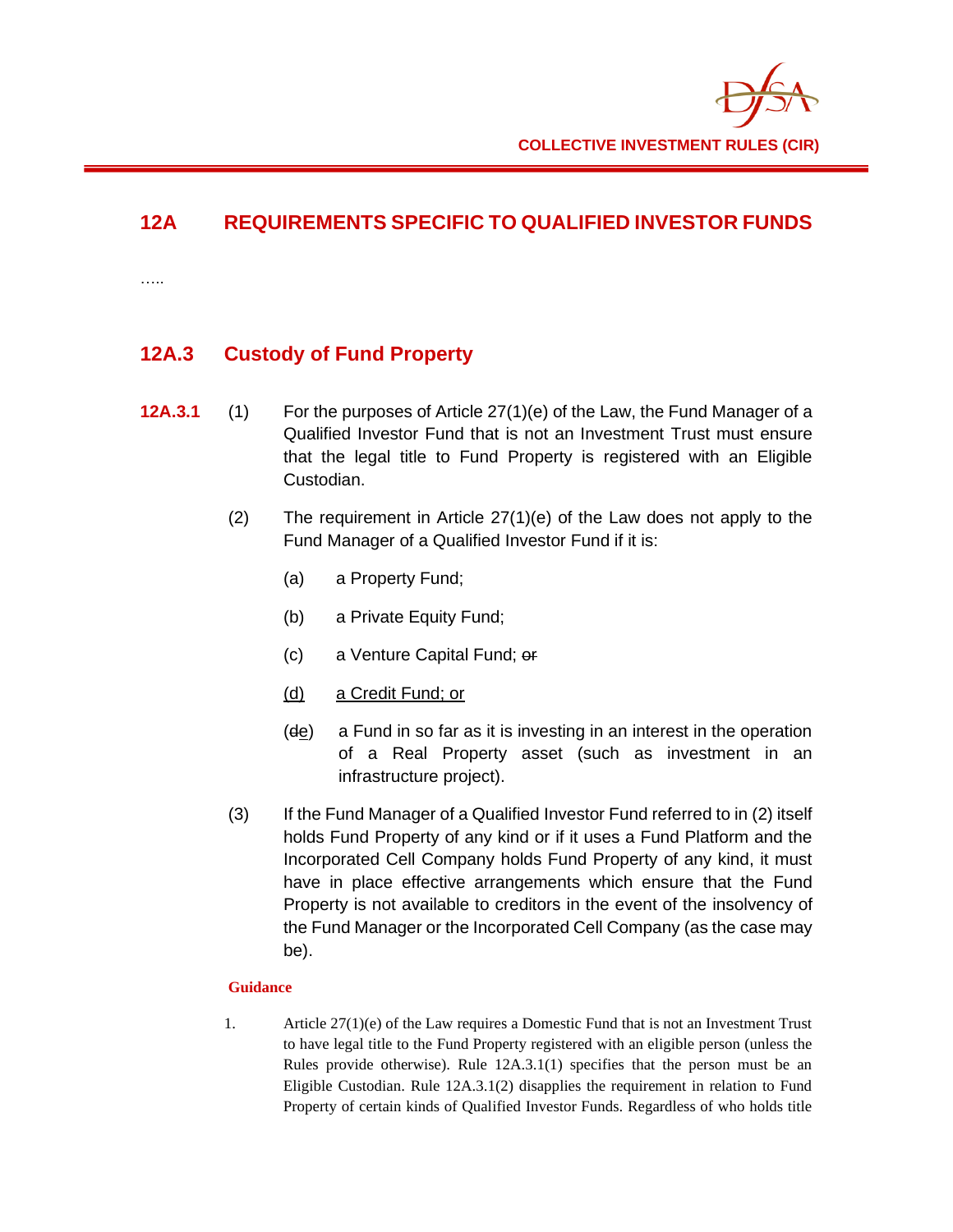

to Fund Property, the Fund Manager must always ensure that, in accordance with Article 22(2)(f) of the Law, Fund Property is clearly identified as such and held separately from property of the Fund Manager and any other Funds. Where Fund Property consists of cash or liquid assets, the assets must also be held under arrangements that clearly identify them as belonging to the Fund, and must be properly segregated from similar assets belonging to the Fund Manager and any other Funds.

2. Where a Fund invests in infrastructure projects (for example, the development of public facilities such as roads, railways or bridges), the Fund Manager may hold selfcustody of the Fund Property which consists of the interest in the infrastructure project. However, where it does so, the Fund Manager is not exempt from the overarching obligation under CIR 8.2.2(1) to Unitholders of the QIF to ensure safe custody of the Fund Property. This envisages proper identification and segregation of the interest in the infrastructure project as Fund Property of the QIF.

…..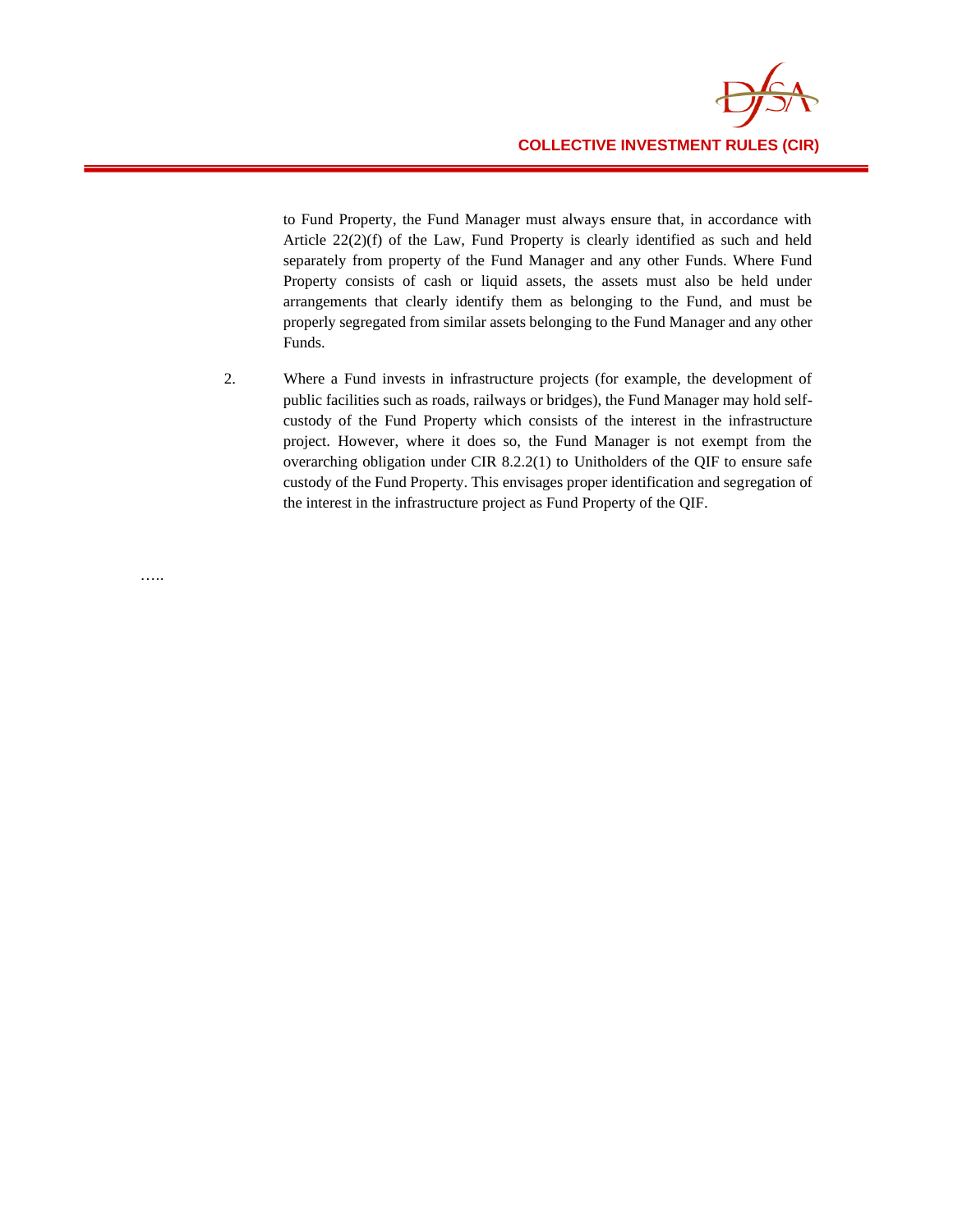## **13. ADDITIONAL REQUIREMENTS FOR SPECIALIST FUNDS**

## **13.1 Application to Qualified Investor Funds**

**13.1.1** Only Rules 13.4.1, 13.5.1, 13.6.3 and sections 13.7, and 13.10 and 13.11 of this chapter apply to, or in relation to, a Qualified Investor Fund.

…..

## **13.11 Credit Funds**

**Guidance**

See Rule 3.1.14 for the definition of a Credit Fund.

**Permitted investment vehicles**

- **13.11.1** A Fund Manager must ensure that the investment vehicle used for a Credit Fund is:
	- (a) a Closed-ended legal structure; and
	- (b) an Investment Company or an Investment Partnership.

**Eligible Custodian not required for Exempt Fund**

- **13.11.2** (1) The requirement in Article 27(1)(e) of the Law does not apply to the Fund Manager of a Credit Fund that is an Exempt Fund.
	- (2) If the Fund Manager of a Credit Fund referred to in (1) itself holds Fund Property, it must have in place effective arrangements which ensure that the Fund Property is not available to the creditors of the Fund Manager, or of any other Fund it manages, in the event of the Fund Manager's insolvency.

#### **Guidance**

Article 27(1)(e) of the Law requires a Fund Manager to appoint an Eligible Custodian with whom the legal title to the Fund Property is registered, unless the Rules provide otherwise. Rule 12A.3.1(2)(d) provides that this requirement does not apply to a Qualified Investor Fund that is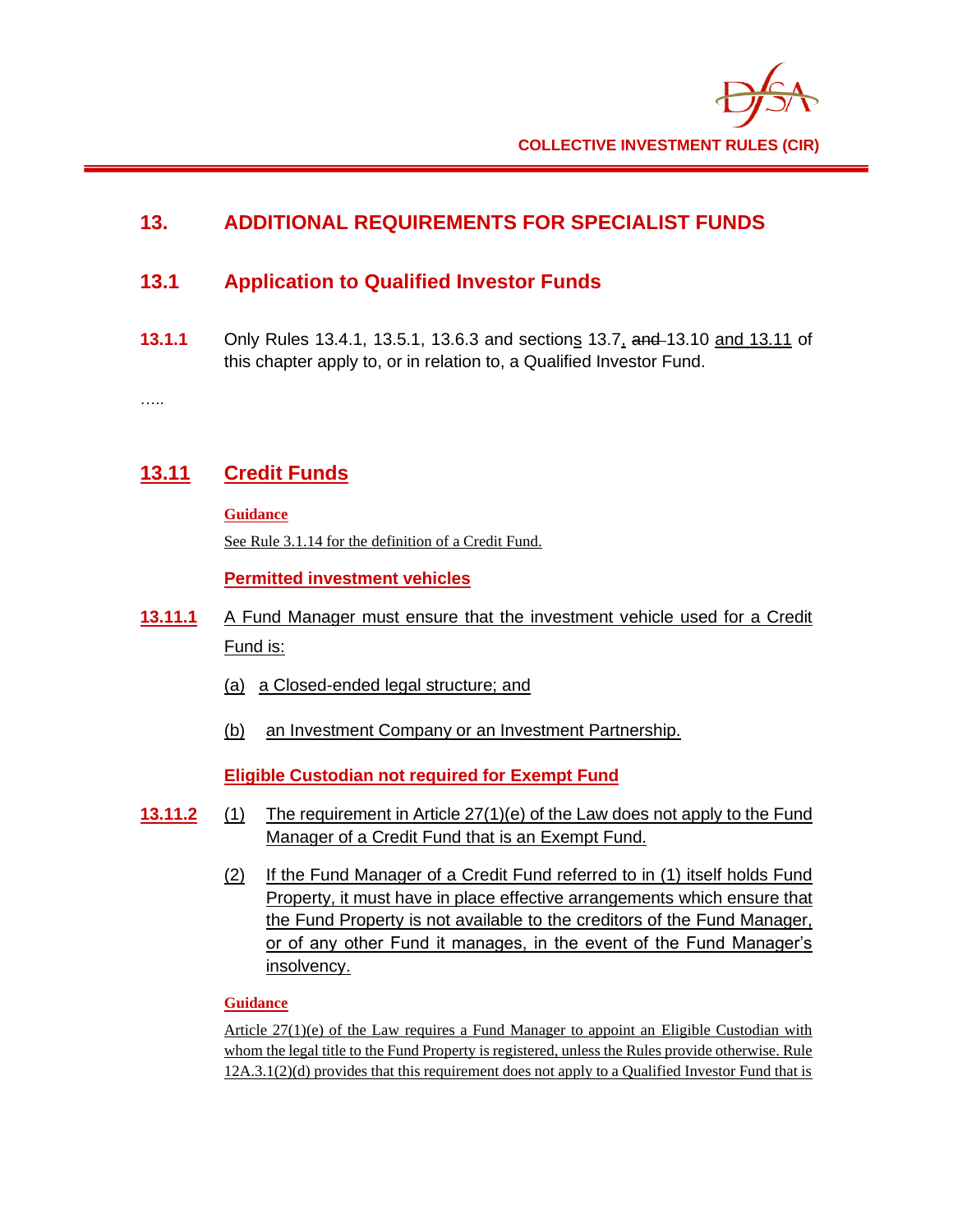a Credit Fund. Rule 13.11.2 makes similar provision for the requirement not to apply where a Credit Fund is an Exempt Fund.

## **Restrictions on credit a fund may provide**

- **13.11.3** The Fund Manager of a Credit Fund must ensure that the Fund does not provide the following Credit Facilities:
	- (a) a letter of credit; or
	- (b) a financial guarantee.
- **13.11.4** The Fund Manager of a Credit Fund must ensure that the Fund does not Provide Credit to any of the following:
	- (a) a natural person;
	- (b) the Fund Manager, a Related Party of the Fund Manager or any other person acting for or on behalf of the Fund Manager;
	- (c) another fund or fund manager;
	- (d) a Financial Institution or a person Related to a Financial Institution;
	- (e) a person who intends to use the credit for the purpose of trading in Investments, commodities or crypto assets; or
	- (f) a person who intends to use the credit for the purpose of providing credit.

**Policies and procedures for granting, acquiring, monitoring and managing credit**

- **13.11.5** (1) The Fund Manager of a Credit Fund must ensure that the Fund has in place appropriate policies and procedures relating to:
	- (a) the risk appetite statement, the assessment, pricing, granting and acquiring of credit (including criteria, governance and decision making committee structures);
	- (b) credit monitoring, renewal and financing (including criteria, governance and decision making committee structures);
	- (c) collateral management policy;
	- (d) concentration risk management policy;
	- (e) valuation, including collateral valuation and impairment;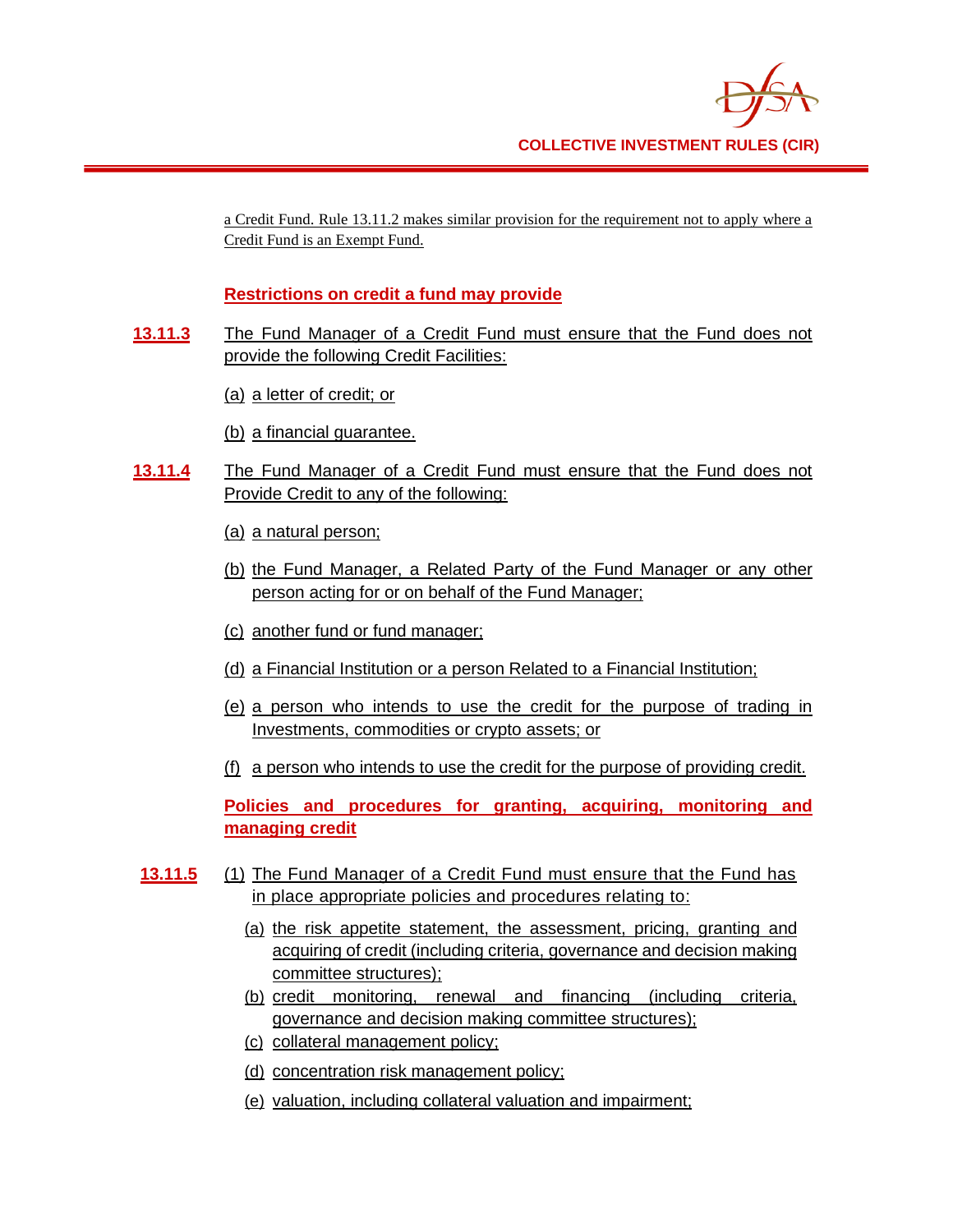

- (f) credit monitoring;
- (g) identification of problem debt management;
- (h) forbearance;
- (i) delegated authority; and
- (j) documentation and security.
- (2) The Fund Manager of a Credit Fund must ensure that the policies and procedures referred to in (1) are kept up-to-date and are in writing.
- **13.11.6** The Fund Manager of a Credit Fund must ensure that:
	- (a) credit granting and acquisition is based on sound and well-defined criteria and, for that purpose, the process for approving, amending, renewing and re-financing credit is clearly established;
	- (b) there are internal methodologies to assess the credit risk of exposures to individual obligors, securities or securitisation positions and credit risk at the portfolio level, which do not rely solely or mechanistically on external credit ratings;
	- (c) there is ongoing monitoring and administration of the various credit risk bearing portfolio positions and exposures, including for identifying and managing problem credits and for making adequate value adjustments and provisions;
	- (d) measures are in place for the adequate diversification of credit positions having regard to the target markets and overall credit strategy;
	- (e) if credit risk mitigation techniques adopted prove less effective than expected, there are measures to address and control credit risks; and
	- (f) measures to address concentration risk, arising from exposure to counterparties, include indirect exposures.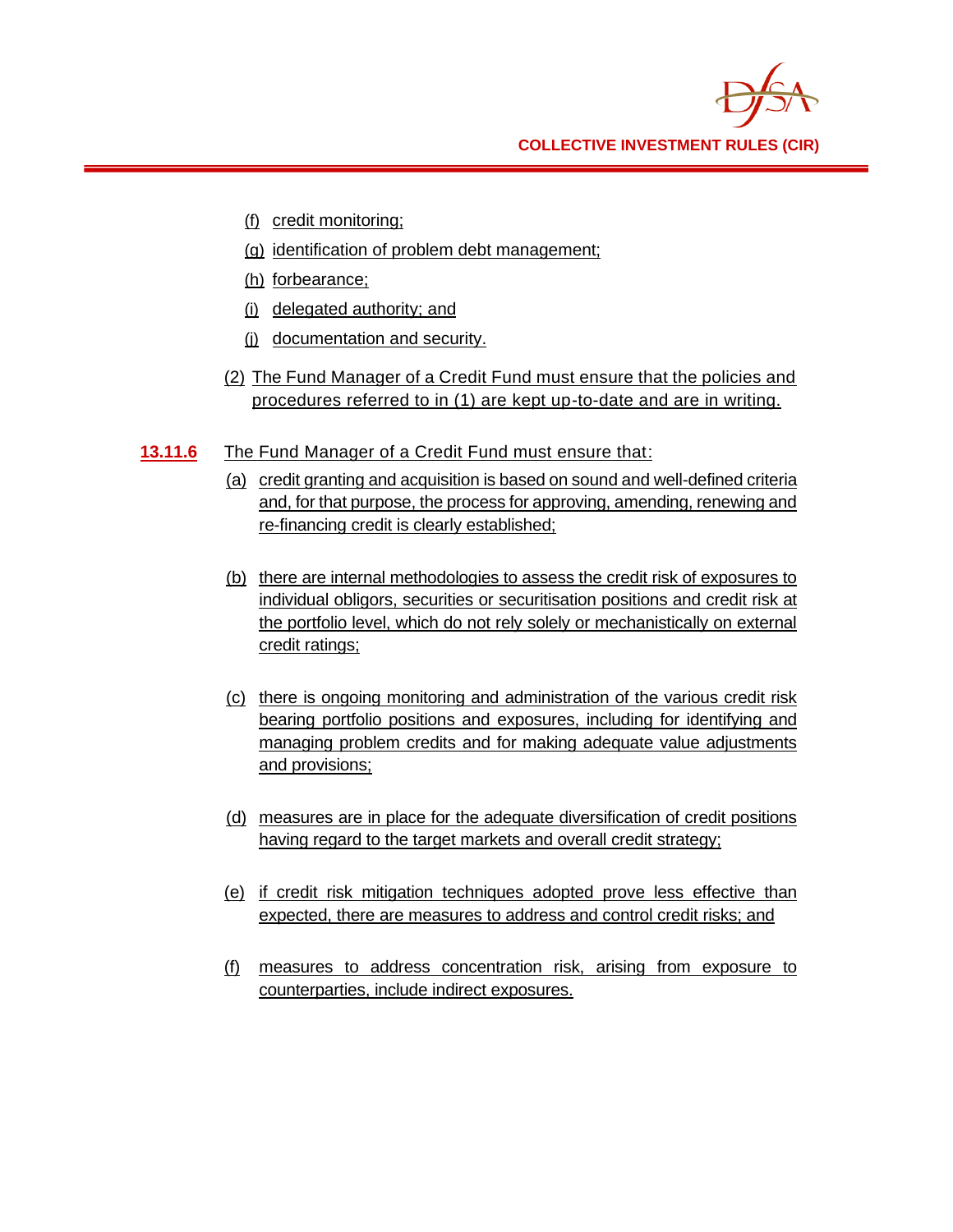

#### **Stress testing programme**

- **13.11.7** (1) The Fund Manager of a Credit Fund must ensure that the Fund has a comprehensive stress testing programme in place.
	- (2) The Fund Manager must ensure that stress testing under the programme is carried out at least annually or, if requested by the DFSA, at more frequent intervals specified by the DFSA.
	- (3) The Fund Manager must ensure that the results of stress testing under the programme are reported to the Governing Body of the Fund at least annually or, if requested by the DFSA, at more frequent intervals specified by the DFSA.

- 1. The stress testing programme under Rule 13.11.7 should:
	- (a) identify possible events or future changes in economic conditions that could have unfavourable effects on the F u n d 's credit exposures and assess the Fund's ability to withstand such changes;
	- (b) compare stress measures under the programme against internal risk limits;
	- (c) capture transactions and aggregate exposures across all forms of counterparty credit risk at the level of specific counterparties in a sufficient time frame to conduct regular stress testing;
	- (d) provide for exposure stress testing of principal market risk factors such as interest rates, foreign exchange and credit spreads for all counterparties of the Fund in order to identify and enable the Fund when necessary to reduce outsized concentrations in specific directional risks;
	- (e) apply multifactor stress testing scenarios and assess material nondirectional risks including yield curve exposure and basis risks. Multiplefactor stress tests should address scenarios such as where:
		- (i) severe economic or market events have occurred;
		- (ii) broad market liquidity has decreased significantly; and
		- (iii) a large financial intermediary is liquidating positions.
- 2. The DFSA is likely to review the results of stress testing during the initial stages of a Fund's operation and then on an ad hoc basis once the Fund becomes established.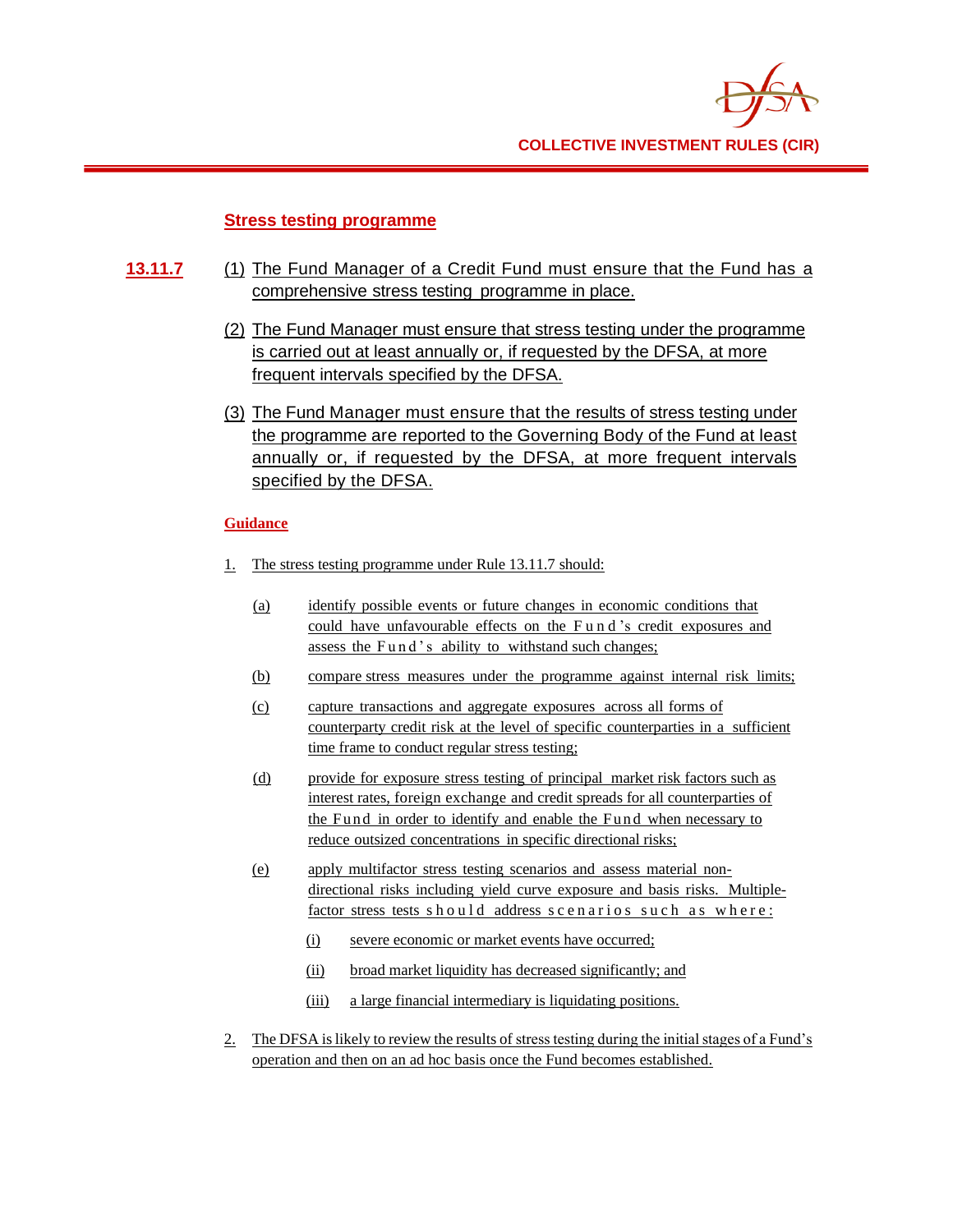

#### **Risk diversification strategy**

- **13.11.8** The Fund Manager of a Credit Fund must ensure that:
	- (a) it has an explicit risk diversification strategy, which is set out in its Prospectus, to achieve a diversified portfolio of loans that limits exposure to any one person or Group to a maximum of 25% of net assets within a specified period;
	- (b) once the risk diversification strategy has been achieved, it does not intentionally breach the strategy;
	- (c) if it does breach the risk diversification strategy, it takes immediate action to rectify the breach;
	- (d) if it is unable to achieve the risk diversification strategy within the specified period, then within 30 days from the end of that period, it seeks the approval of Unitholders to continue to operate at the level of diversification that has been achieved; and
	- (e) if the Unitholders do not provide the approval referred to in (d), it winds up the Fund.

#### **Redemptions and distributions**

#### **13.11.9** The Fund Manager of a Credit Fund must ensure that:

- (a) the Fund is established for a finite period not exceeding ten years; and
- (b) if the Fund's Constitution, and the laws and regulations under which it was established, permit redemptions or distributions before the end of the period referred to in (a), a redemption or distribution is made only:
	- (i) to the extent that there is unencumbered cash or liquid assets available for redemption or distribution purposes;
	- (ii) if the redemption or distribution will not result in contravention of any liquidity or other requirement under legislation administered by the DFSA; and
	- (iii) if the redemption or distribution has been approved by an Ordinary Resolution of Unitholders.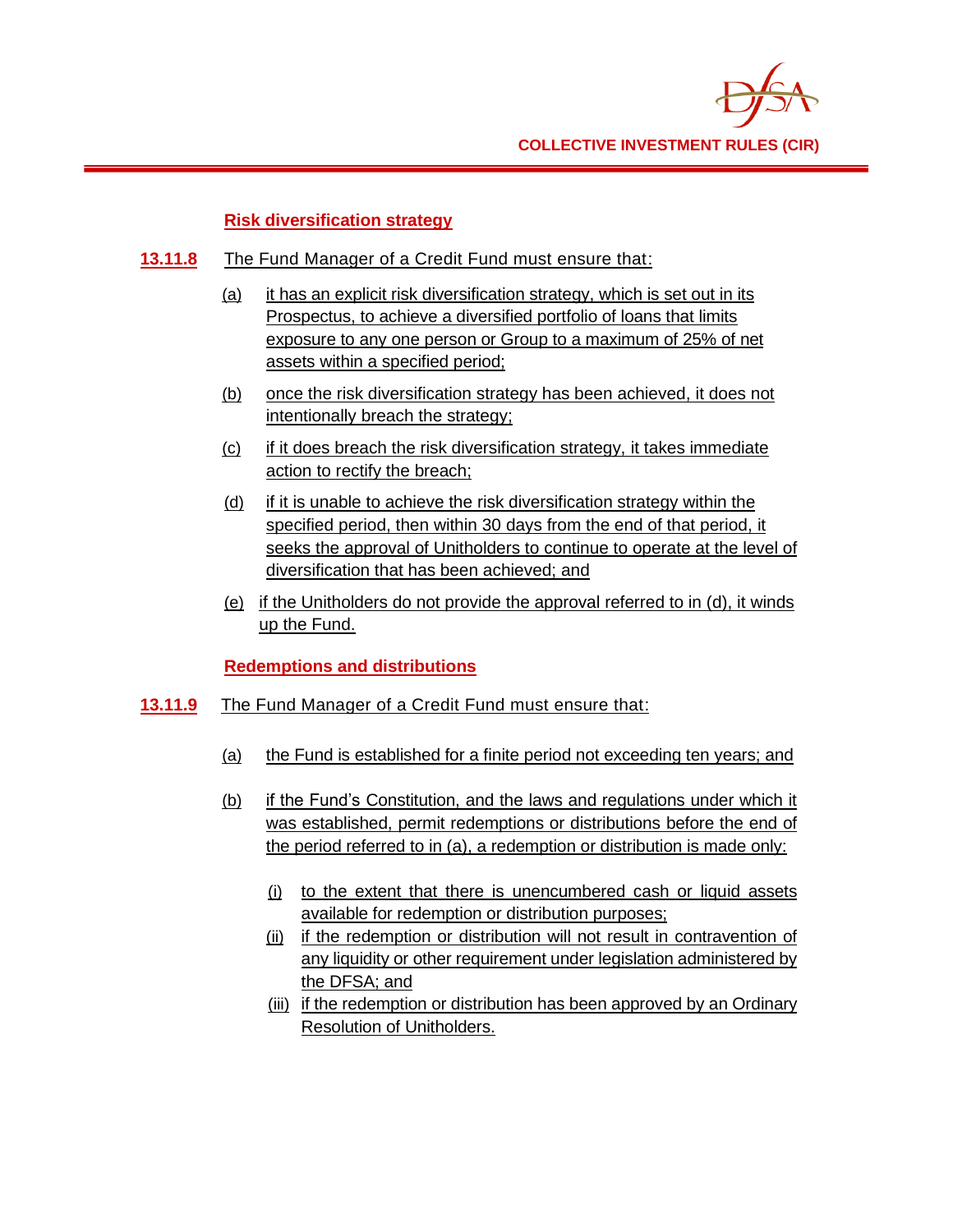

#### **Borrowing limit**

- **13.11.10** (1) The Fund Manager of a Credit Fund must not borrow money for use by the Fund on terms that the borrowing is to be repayable out of the Fund Property, unless:
	- (a) the borrowing is in accordance with the Fund's Constitution and its most recent Prospectus;
	- (b) the borrowing does not on any day exceed 10% of the net asset value of the Fund Property; and
	- (c) reasonable arrangements are in place that will enable borrowings to be repaid to ensure the limit in (b) is complied with.
	- (2) If the limit in (1)(b) is breached, the Fund Manager must take immediate action to rectify that breach.
	- (3) In this Rule, "borrowing" also includes any arrangement involving the use of a combination of Derivatives to achieve a temporary injection of money into Fund Property in the expectation that the sum will be repaid.

#### **Periodic reports**

- **13.11.11** A Fund Manager of a Credit Fund must ensure that its annual report and interim report include the following information relating to credit provided and loans acquired:
	- (a) a breakdown between senior secured debt, junior debt and mezzanine debt;
	- (b) a breakdown between loans with an amortising repayment schedule and loans with bullet repayments;
	- (c) a breakdown of the loan-to-value rating for each loan;
	- (d) information about non-performing exposures and information, provided on an aggregated basis, for exposures subject to forbearance; and
	- (e) any material changes to the credit assessment and monitoring process.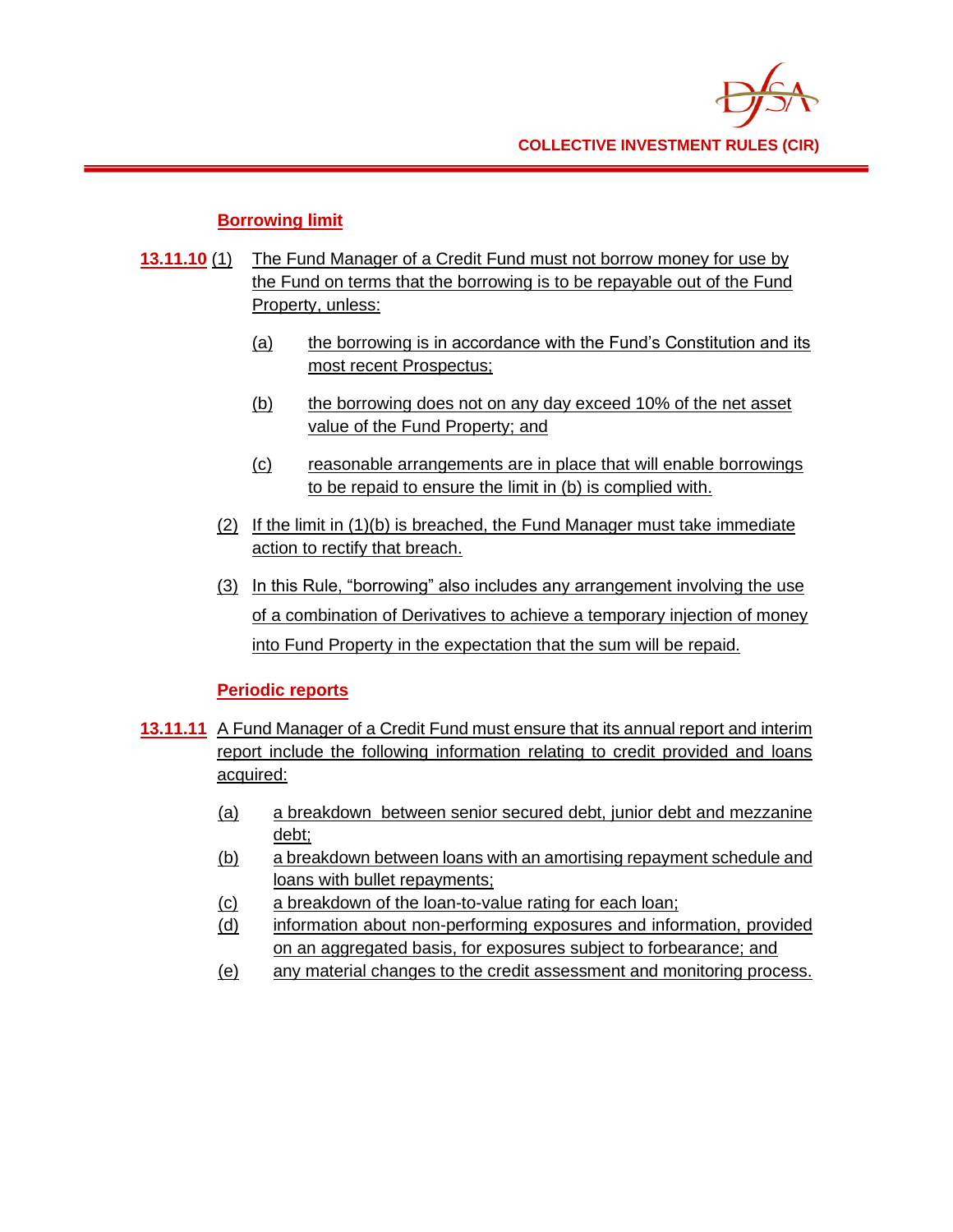

#### **Risk warnings in marketing materials**

- **13.11.12** A Fund Manager of a Credit Fund must take reasonable steps to ensure that marketing material relating to the Fund includes a prominent risk warning setting out:
	- (a) the particular risks that arise from Providing Credit or acquiring loans
	- (b) that return of capital in an investment in the Fund is not guaranteed; and
	- (c) that it is possible that investors in Units of the Fund may suffer investment losses or that the Units may become illiquid.

…..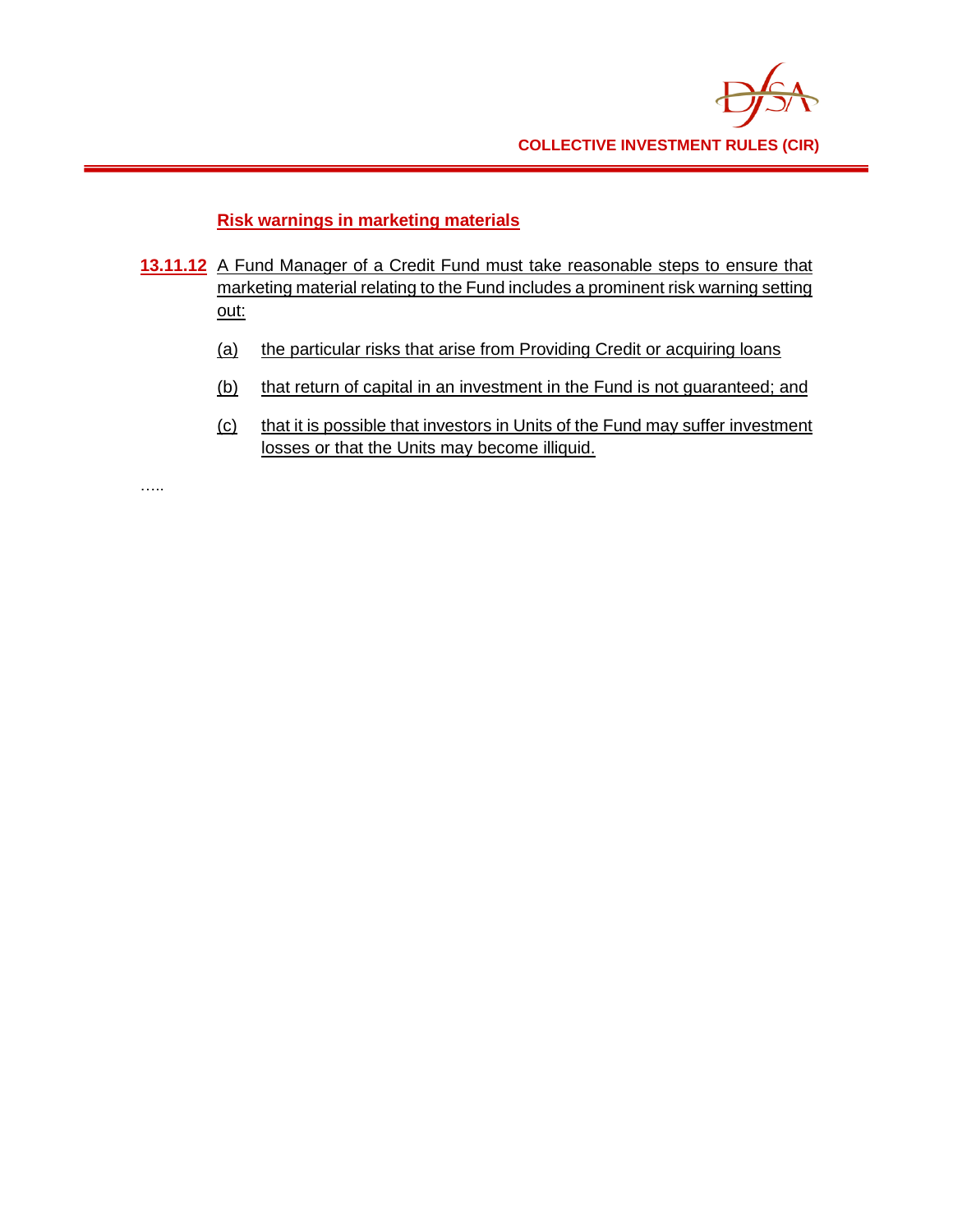## **14.4 Additional Prospectus disclosure for specialist Funds**

…..

#### **Application**

- **14.1.1** (1) This chapter applies, subject to (4), to:
	- (a) a Fund Manager of a Domestic Fund;
	- (b) each Director or partner of the Fund Manager;
	- (c) if the Fund Manager is a Corporate Director, the individuals who are Directors of that Corporate Director; and
	- (d) if the Fund has a Governing Body, each member of that body.
	- (2) This chapter also applies to an Authorised Firm, and each of its Directors or partners, where such a Firm is not the Fund Manager and undertakes the marketing of Units of a Domestic Fund.
	- (3) This chapter also applies to other specified Persons to the extent so specified.
	- (4) Only this Rule and the following requirements in this chapter apply to, or in relation to, a Qualified Investor Fund:
		- (a) Rule 14.2.1;
		- (b) Rules 14.2.4 to 14.2.7;
		- (c) Rules 14.4.6, 14.4.11, and 14.4.12 and 14.4.13;
		- (d) Rules 14.5.1 and 14.5.2; and
		- (e) Rules in section 14.6.

- 1. An External Fund Manager must also comply with the requirements in this chapter, because it is managing a Domestic Fund (i.e. a Fund established or domiciled in the DIFC-See Article 13(2)(a) of the Law).
- 2. A Fund that is an Incorporated Cell of an Incorporated Cell Company (i.e. a Fund on a Fund Platform) will be a Domestic Fund as the Incorporated Cell is established under the DIFC Companies Law and the ICC Regulations.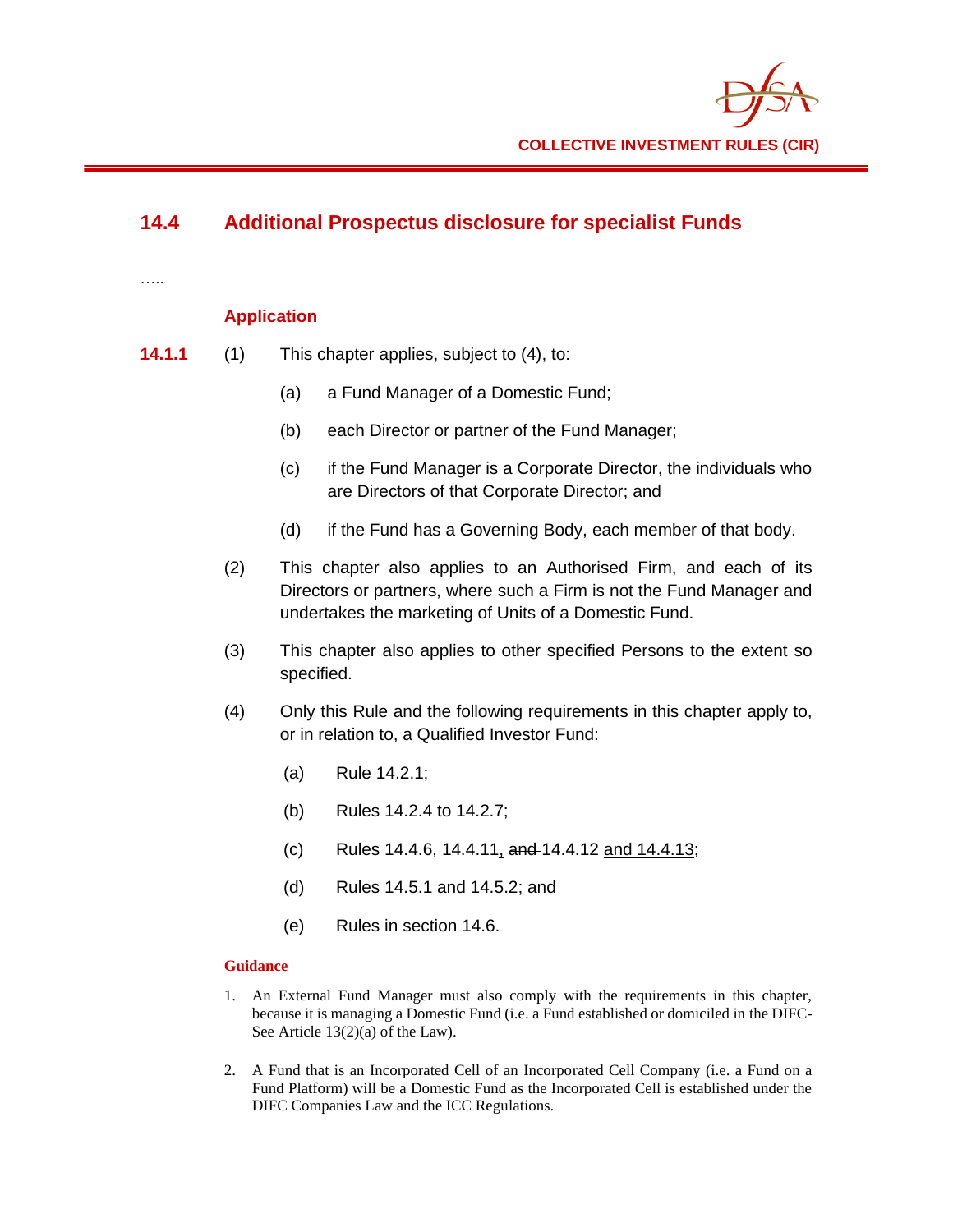## **Prospectus of a Credit Fund**

…..

….

- 14.4.13 A Fund Manager of a Credit Fund must ensure that the Fund's Prospectus includes:
	- (a) a prominent risk warning disclosing the information referred to in Rule 13.11.12;
	- (b) information on the specific lending strategy of the Fund;
	- (c) information about the extent to which the Fund intends to be concentrated with respect to individual entities, geographic locations and sectors and risks arising from any proposed concentrations; and
	- (d) its risk diversification strategy as required under Rule 13.11.8.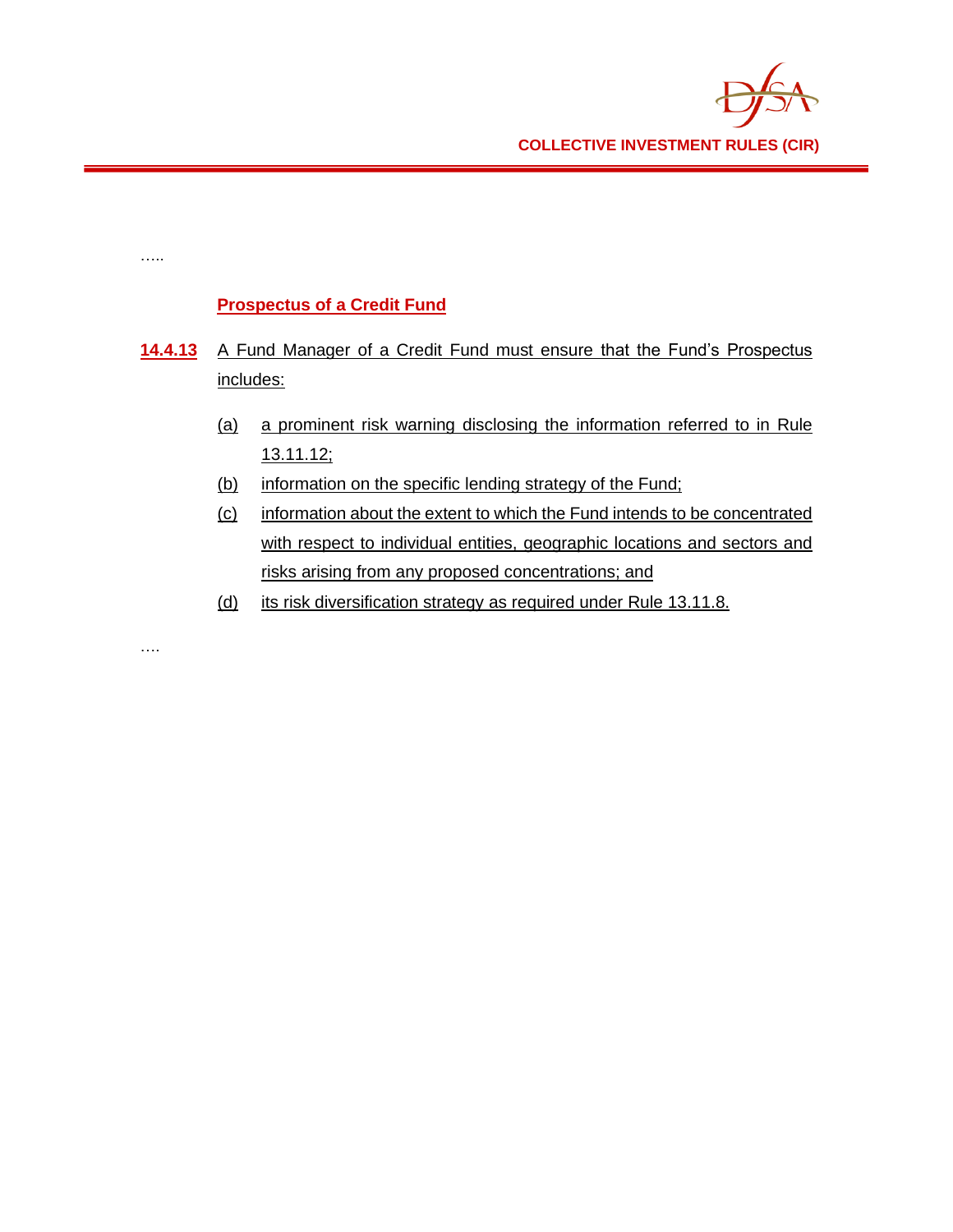## **15 MARKETING OF FOREIGN FUNDS**

## **15.1 Access to Foreign Funds and availability of Prospectus**

……

### **Designated Foreign Fund criteria**

- **15.1.5** The criteria prescribed for the purposes of Article 54(1)(a)(i) of the Law to enable an Authorised Firm to Offer a Unit of a Foreign Fund are as follows:
	- (a) the Fund is both established and operated in a Recognised Jurisdiction specified in the DFSA's Recognised Jurisdictions Notice and the Fund is a Designated Fund included in that Notice;
	- (b) if it is a Property Fund, the requirements in Rule 15.1.7 are satisfied;
	- (c) if it is an Exchange Traded Fund, the requirements in Rule 13.9.1 are satisfied; and
	- (d) if it is a Venture Capital Fund, it is a Closed-ended Fund.; and
	- (e) if it is a Credit Fund, it is a Closed-ended Fund and the requirements in section 13.11 and Rule 14.4.13 are satisfied.

#### **Guidance**

For the purposes of the Rules including this Rule, the DFSA has issued and published a Recognised Jurisdictions Notice on its website which sets out the list of Recognised Jurisdictions and which also specifies the Designated Funds.

### **Other Foreign Fund criteria**

- **15.1.6** (1) The criteria prescribed for the purposes of Article 54(1)(a)(ii) of the Law to enable an Authorised Firm to Offer a Unit of a Foreign Fund are as follows:
	- (a) the Fund:
		- (i) has both a custodian who meets one of the requirements in (2) and an investment manager who meets one of the requirements in (3); or
		- (ii) has both the custody and investment management activities of the Fund being performed by a Person who meets the requirements in (4); or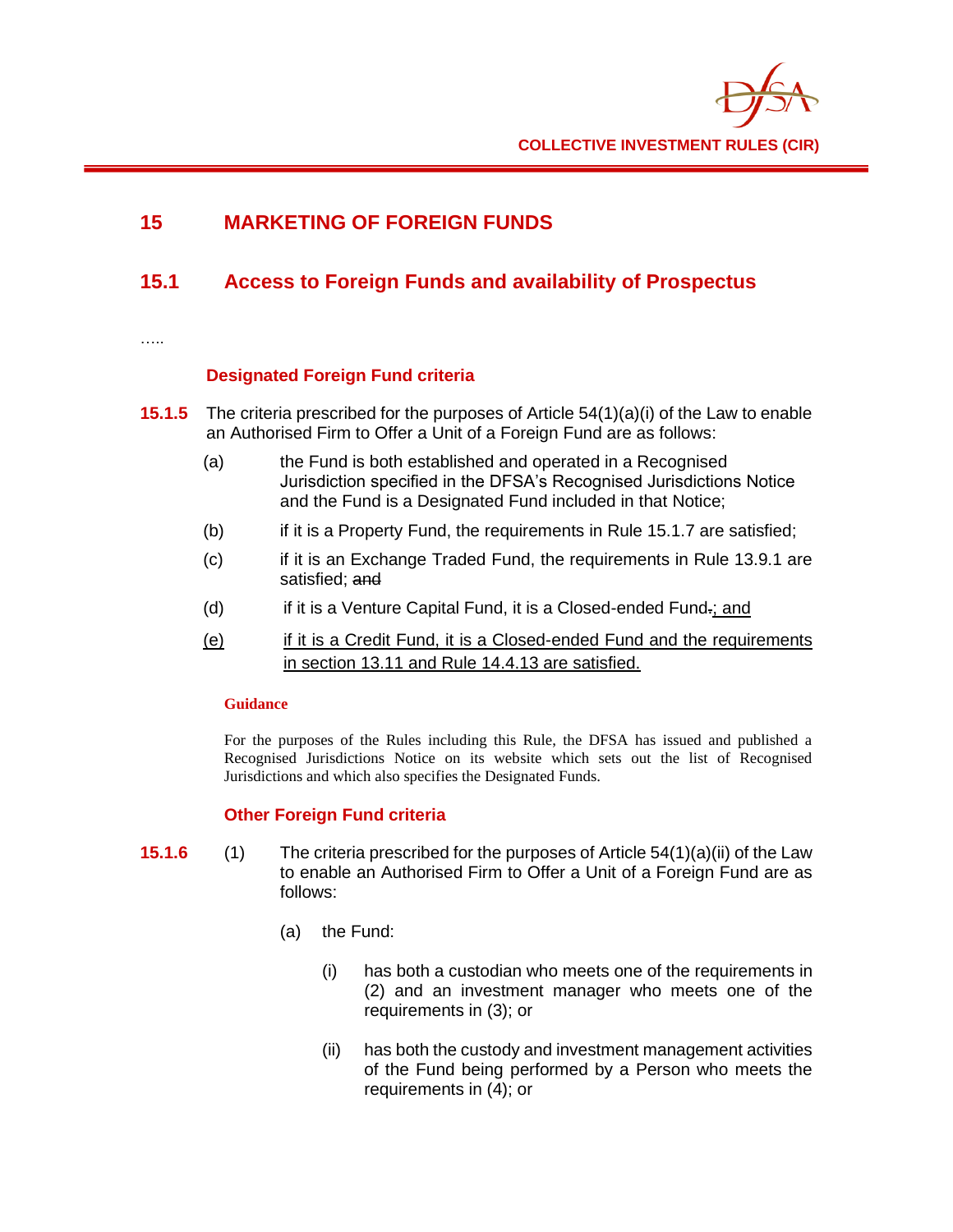- (iii) the Fund has been rated or graded as at least "investment grade" by Moody's, Fitch or Standard & Poor's or such other international rating agency acceptable to the DFSA;
- (b) if the Fund is a Property Fund, it meets the requirements in Rule 15.1.7; and
- (c) if it is an Exchange Traded Fund, the requirements in Rule 13.9.1 are satisfied. and
- (d) if it is a Credit Fund, it is a Closed-ended Fund and the requirements in section 13.11 and Rule 14.4.13 are satisfied.
- (2) For the purposes of  $(1)(a)(i)$ , the custodian is the Person who is responsible for providing safe custody of the Fund Property and such Person must be:
	- (a) an Eligible Custodian;
	- (b) a member of a Group that is subject to consolidated supervision by a Financial Services Regulator in a Recognised Jurisdiction and the activities of the custodian are included within the scope of that supervision;
	- (c) appointed under an agreement by a Person who is subject to supervision by a Financial Services Regulator in a Recognised Jurisdiction and the agreement is in accordance with the requirements of that Regulator; or
	- (d) a Person as to whom the Authorised Firm is satisfied has adequate custody and asset safety arrangements in respect of the Foreign Fund after performing due diligence taking into consideration each of the following factors:
		- (i) whether the Person providing custody is authorised and supervised by a Financial Services Regulator for the purposes of providing custody;
		- (ii) the extent of segregation of assets;
		- (iii) independence and management of conflicts of interests;
		- (iv) the terms of the safe custody agreement; and
		- (v) periodic reporting requirements.